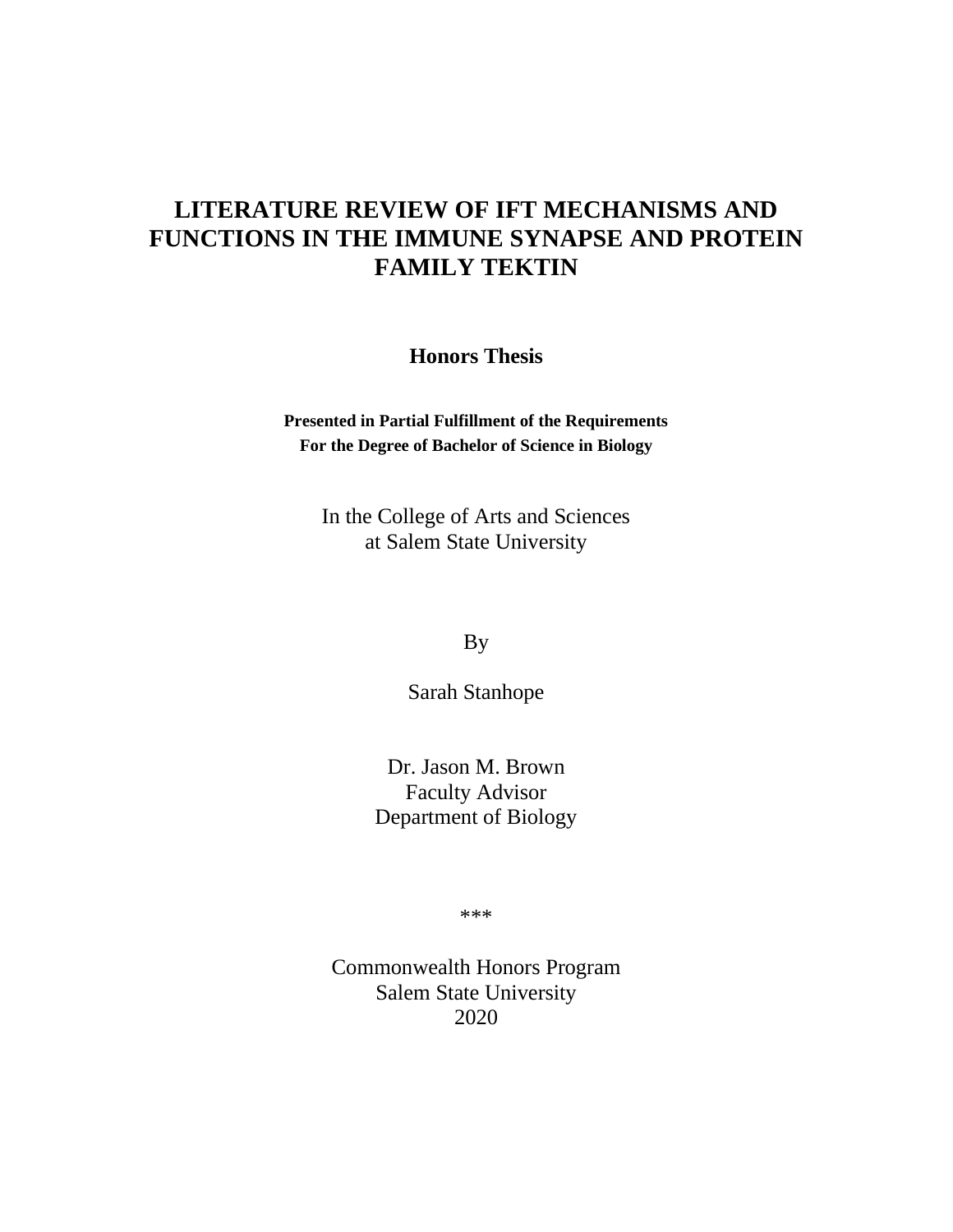#### **ABSTRACT**

Cilia are microtubule based organelles that serve as specialized projections for the cell. There are two distinct forms of cilia—motile and non-motile. Motile cilia have responsibilities in cell locomotion and patterned beating, as well as the movement of fluid over cell surfaces. Non-motile or primary cilia, function in sensory perception for the cell often sensing extracellular signals and transmits signals from the cilium to the cytoplasm in order to control gene expression and cell behavior. Cilia are comprised of many proteins, but a main focus of this thesis are tektin proteins. Tektin is a family of proteins that provide structural support and are closely related to intermediate filaments and nuclear lamins.

In order for both variations of cilia to develop, a system known as intraflagellar transport (IFT) must be functional. IFT is a motor-dependent cargo transport that is crucial for ciliary elongation, maintenance, and assembly of cilia. IFT is a coupledbidirectional system that is comprised of two subcomplexes—IFT-A complex and IFT-B complex. The IFT-A complex primarily acts within retrograde transport to maintain the inward movement of materials, where as the IFT-B complex is involved with anterograde transport or outward movement of material during elongation and maintenance of cilia. Surprisingly, IFT has been found in cells that lack the presence of cilia. This can be seen in the formation of immune synapses of cytotoxic T-cells, which occurs at the same site where a primary cilium would develop. Although cytotoxic T-cells have not shown any projected appendages, there is a small bump present in the membrane that closely resembles the beginning formations of a primary cilium. This has been classified as a "frustrated cilium", where IFT proteins have been isolated and studied. This thesis reviews some of the recent literature on the tektin protein family and the functions of IFT proteins in both cilia and the immune synapse.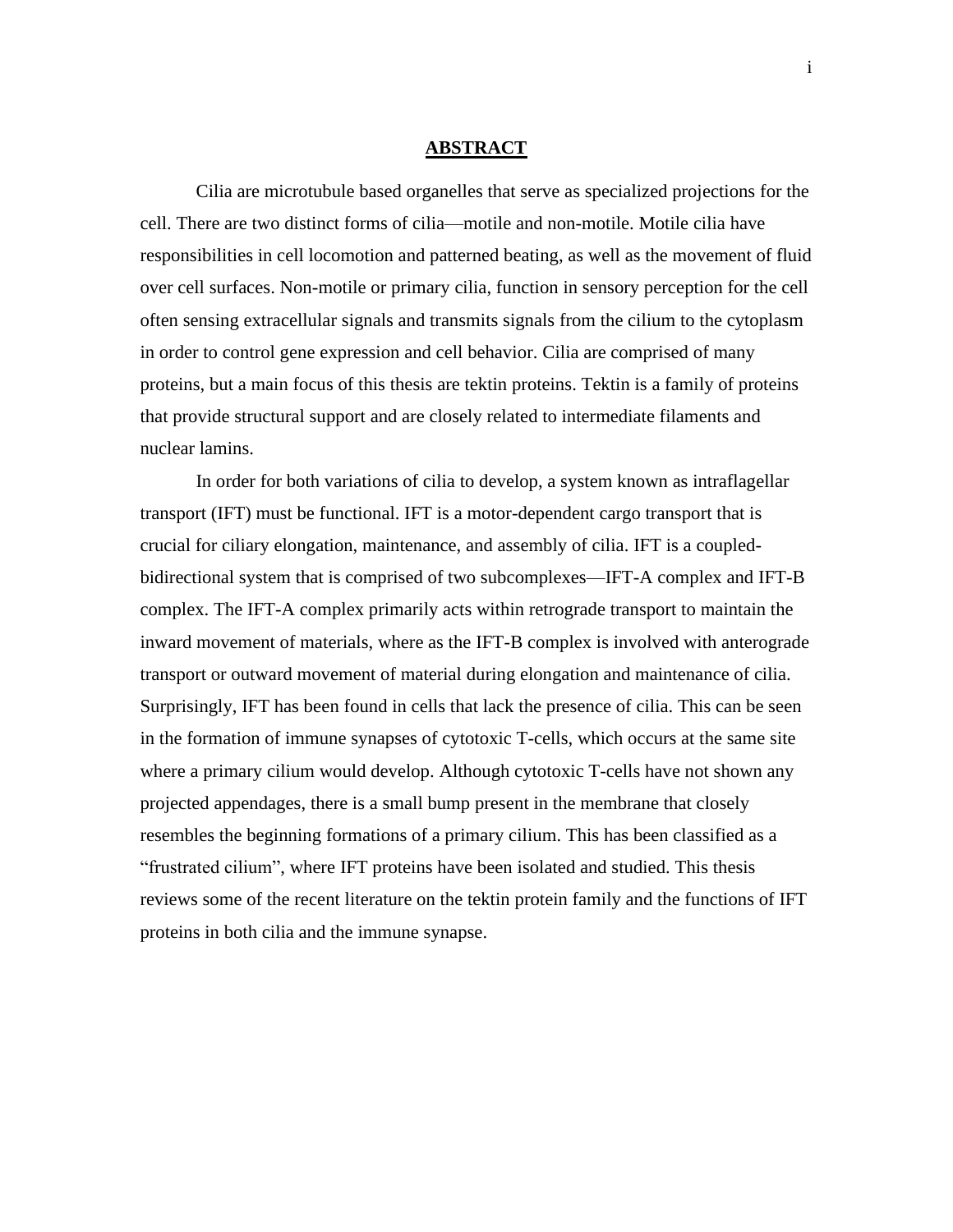# **TABLE OF CONTENTS**

|   | $\circ$                                              |  |
|---|------------------------------------------------------|--|
|   |                                                      |  |
|   | $\circ$                                              |  |
|   |                                                      |  |
| ❖ |                                                      |  |
|   |                                                      |  |
|   |                                                      |  |
|   |                                                      |  |
|   |                                                      |  |
|   | THET Recycling in Association with Early Endosomes18 |  |
|   | $\circ$                                              |  |
| ❖ |                                                      |  |
|   |                                                      |  |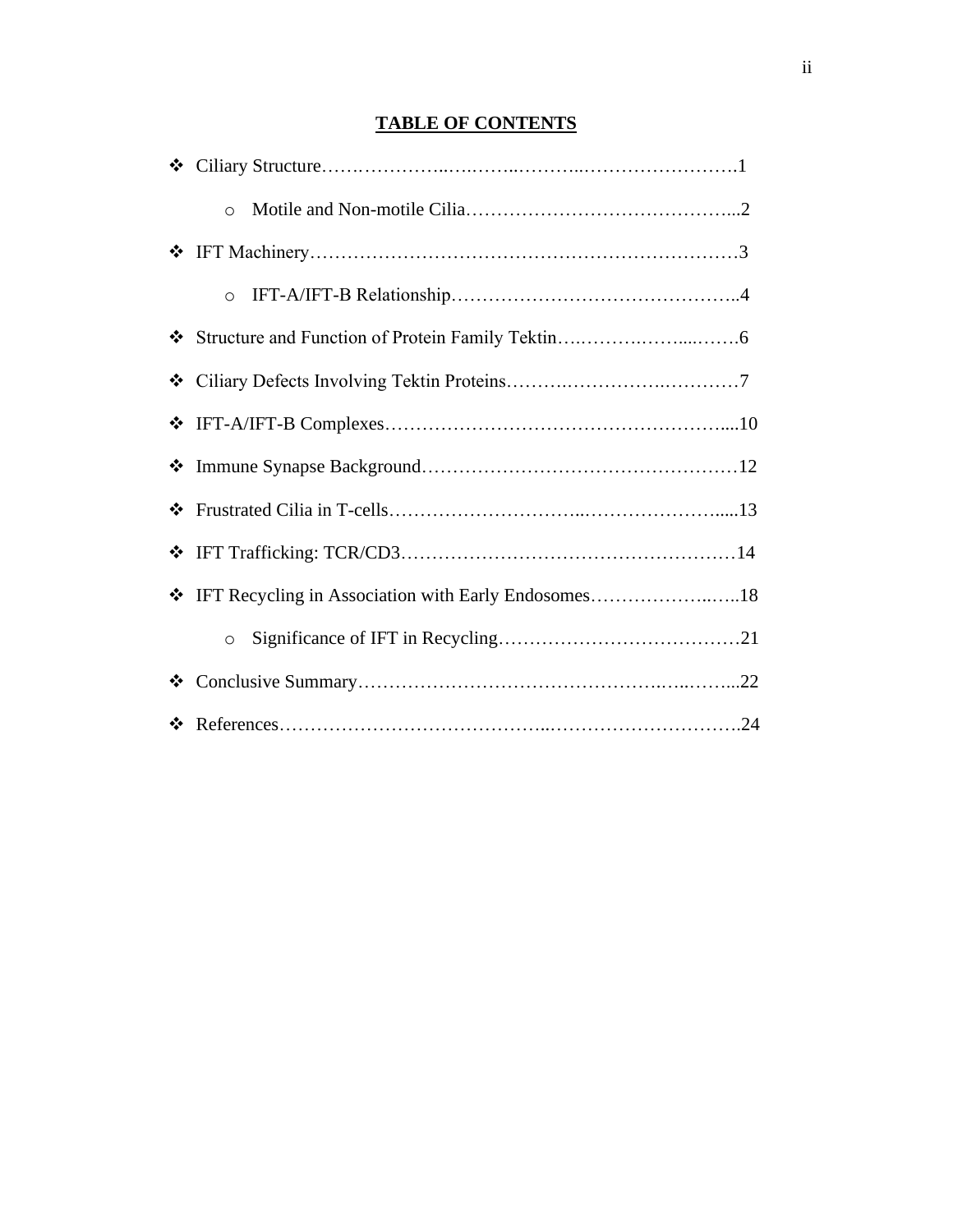# **ACKNOWLEDGEMENTS**

Dr. Jason M. Brown—Thesis Advisor, Professor of Biology

Dr. Scott Nowka—Honors Program Chair

Dr. David Mercer—Biology Department Chair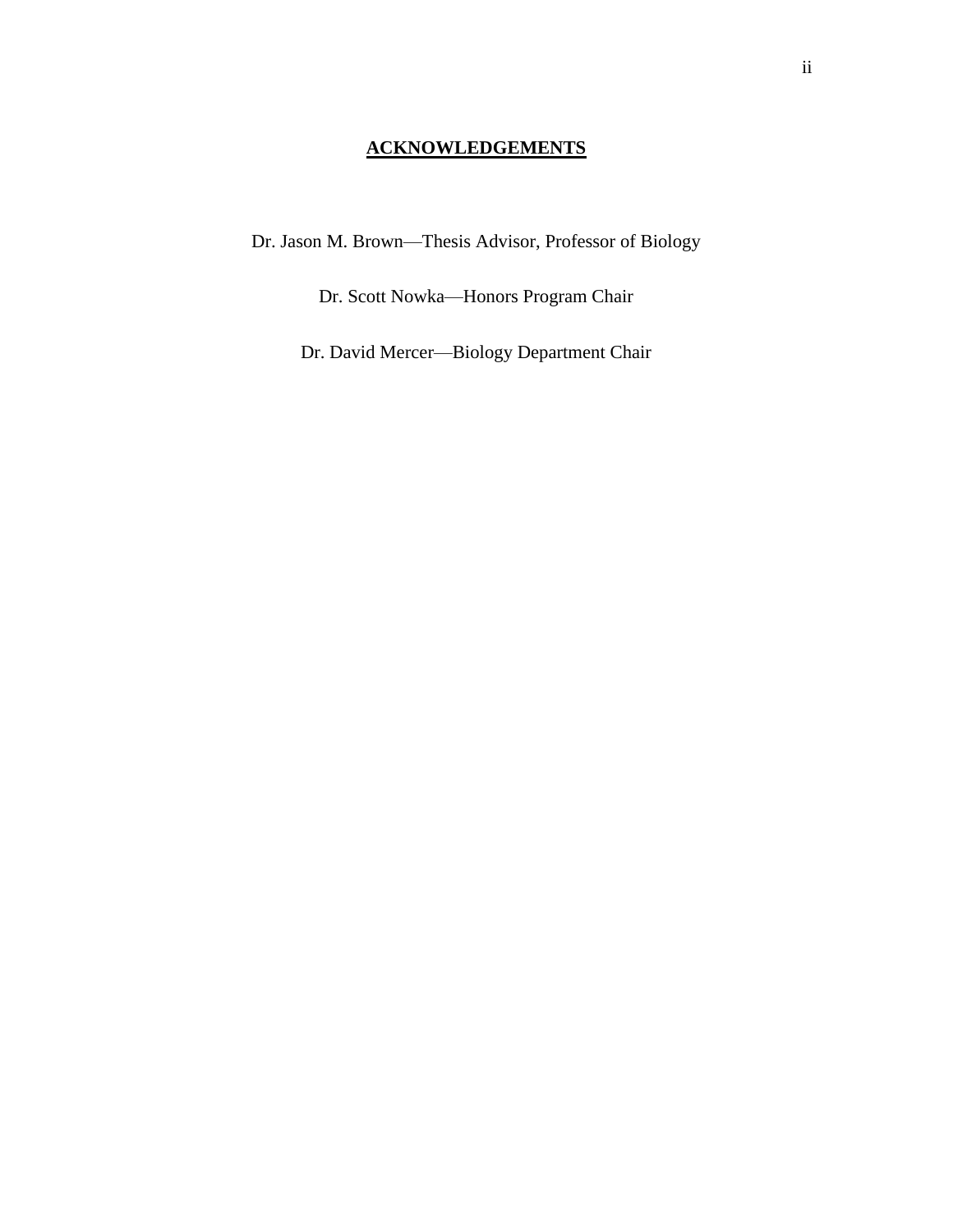#### **CILIARY STRUCTURE AND COMPONENTS**

Cilia are microtubule based organelles that serve as specialized projections for the cell. Although historically, the term "flagella" has been used when characterizing longer organelles in fewer numbers, structurally cilia and flagella are very similar (Moran et al. 2014). Throughout the rest of this thesis, the terms cilia and flagella will be used according recent standards for each organism. All cilia have three main regions that contribute to the integrity of the structure, consisting of the basal body, the transition zone, and the axoneme, which is surrounded by a distinct ciliary membrane. The underlying structure is composed of microtubules, with multiple protein extensions and accessory proteins. Microtubules are hollow tubes composed of tubulin proteins that are involved with organization in eukaryotic cells (Alberts et al. 2014).

The basal body is essential to the stability of cilia, and acts as an anchorage site for the appendage. The location of the basal body allows it to serve as an organizing center for intraflagellar transport (IFT) and the cytoskeleton of the cell (Wingfield, 2018). The basal body is a cylindrical structure derived from a centriole that is composed of nine symmetrically arranged triplet microtubules—microtubule-A, microtubule-B, and microtubule-C (Prevo et al. 2017).

The transition zone is located at the distal portion of the basal body at the end microtubule-C and the start of the central pair. This structure is characterized by linkers between the microtubules and plasma membrane of the cell, which forms a ciliary gate. The cellular gateway regulates the entry of proteins to the cilia and contributes to the specific protein composition of the projection to ensure proper function. The transition zone links the basal body to the axoneme and provides a physical barrier between the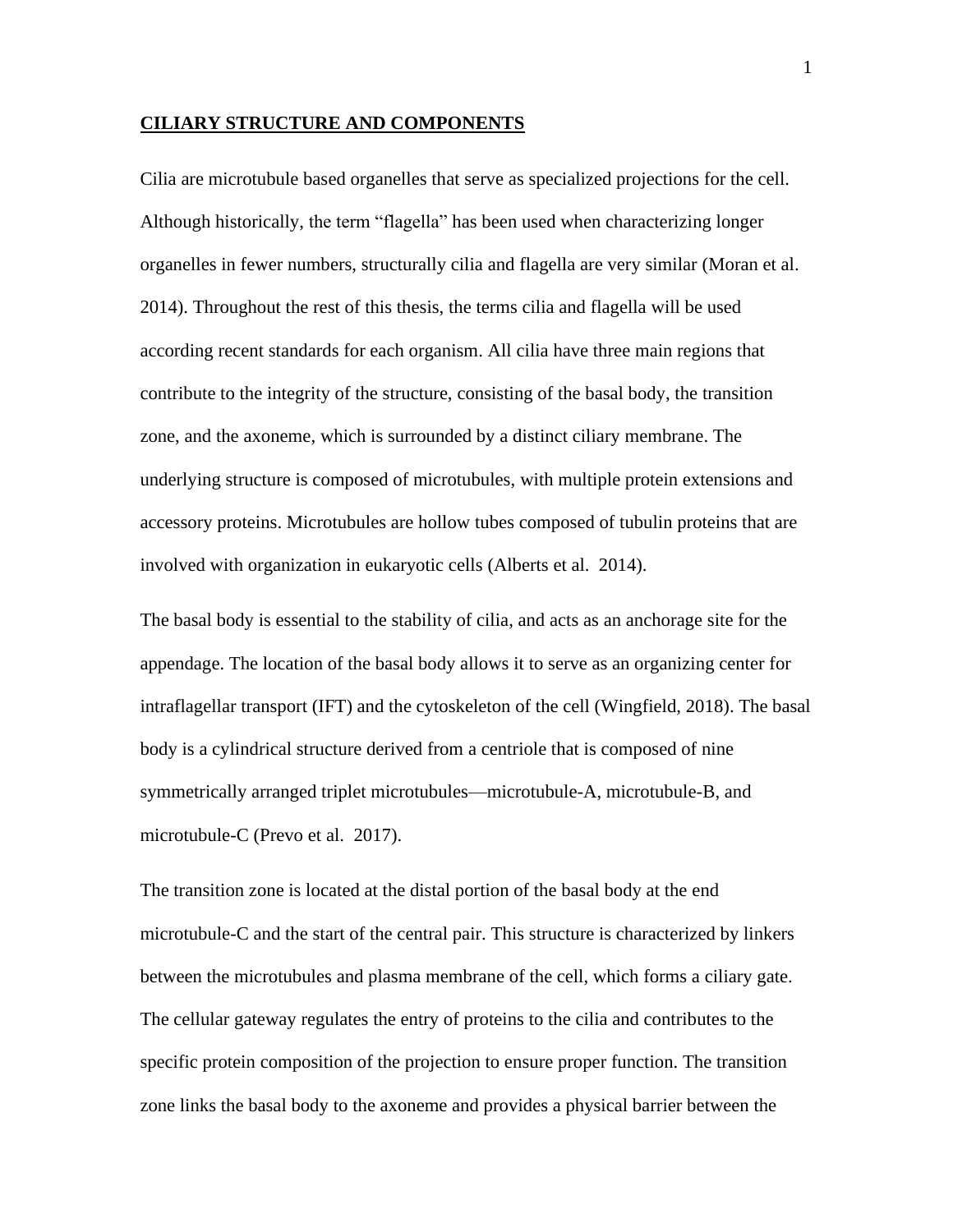ciliary membrane and the plasma membrane. This barrier serves to prevent rapid exchange between the two membranes further supporting the lipid and protein integrity of the structure (Wingfield, 2018). Lastly, the axoneme is the only extracellular portion of the cilium and is assembled and maintained by intraflagellar transport. The axoneme is the microtubule-based core of the cilium (Ishikawa et al. 2017). This structure is crucial for cilia motility and beating. When mutations arise in the formation or functionality of this structure it can be a contributing factor to various diseases. The axoneme is present in both motile and non-motile cilia, but the formation of the microtubules varies (Branche et al. 2006).

## **MOTILE AND NON-MOTILE CILIA**

Motile cilia have responsibilities in cell locomotion and patterned beating, as well as the movement of fluid over cell surfaces. Examples of motile cilia can be found in the respiratory epithelial lining within the respiratory tract, or airway. This allows for mucus, dirt, or bacteria to be swept out of the respiratory tract and lungs. In females, motile cilia are present in fallopian tubes to move the ovum from the ovaries to the uterus. Motile cilia are most often arranged in a " $9 + 2$ " configuration consisting of nine symmetrically constructed microtubule-doublets connected by nexin links. Important additions to the axoneme that are present in motile cilia include outer and inner dynein arms and radial spokes that interact to aid in movement (Prevo et al. 2017).

Non-motile cilia, also referred to as primary cilia, are arranged in a " $9 + 0$ " because the structure lacks the central pair of microtubules that are present within motile cilia. Additionally, non-motile cilia do not have outer and inner dynein motor components. This type of cilia serves in sensing extracellular signals and transmits signals from the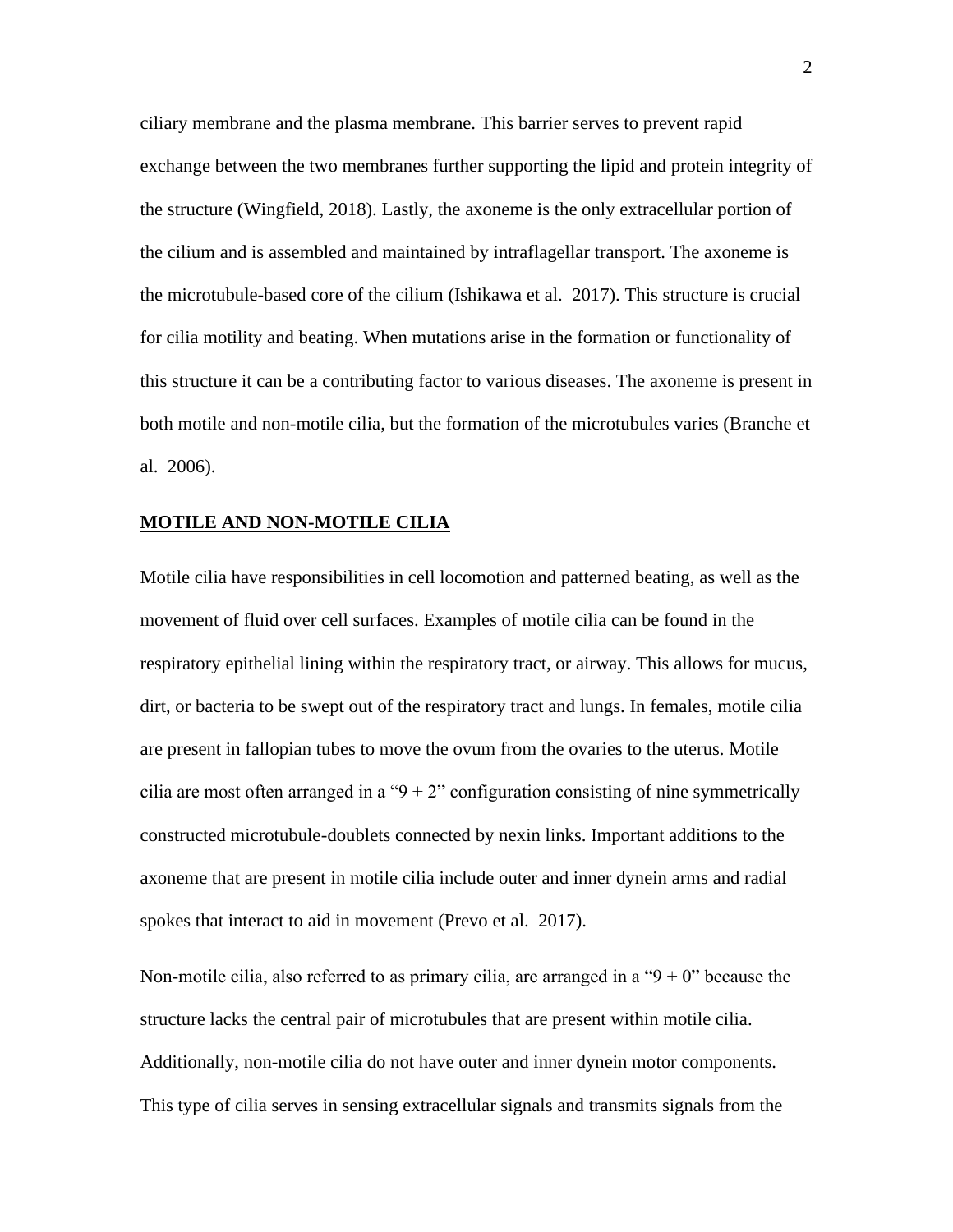cilium to the cytoplasm in order to control gene expression and cell behavior (Prevo et al. 2017). Primary cilia are utilized in multiple signaling pathways during development, such as hedgehog signaling, Wnt signaling, notch signaling, and others. Non-motile cilia can be found in various mammalian cells, including, but not limited to, epithelial, endothelial, connective tissue, and neurons. A prime example of non-motile cilia is within the retina of the eye, where the cilia detect and transmit light signals (Wheway et al. 2018).

# **INTRAFLAGELLAR TRANSPORT MACHINERY**

Intraflagellar transport is a motor-dependent cargo transport that is crucial for ciliary elongation, maintenance, and assembly of cilia, which is powered by kinesin-2 and dynein motor proteins (Prevo et al. 2017). This is a bidirectional transport system that has retrograde and anterograde components. Retrograde trafficking directs the movement of proteins from the tip of the cilia to the base, whereas anterograde trafficking is responsible for the movement of proteins from the base of the cilia to the tip. A major component of IFT machinery is the BBSome, which is present alongside axonemal microtubules. This component is responsible for the removal of cargo membrane proteins as it binds to the IFT-A/IFT-B particles machinery and is moved anterogradely and retrogradely when associated with the IFT particles (Lechtreck et al. 2009). The BBSome is linked to the ciliary membrane by a GTPase, which is required for proper function. Additionally, the BBSome is predicted to act as an adaptor when involved with the exporting of signaling proteins in the cilia (Prevo et al. 2017).

As described above, IFT is a bidirectional system consisting of the IFT-A complex and the IFT-B complex. The IFT-A complex has traditionally been more closely associated with retrograde trafficking, which runs primarily on the A-tubules of cilia. This complex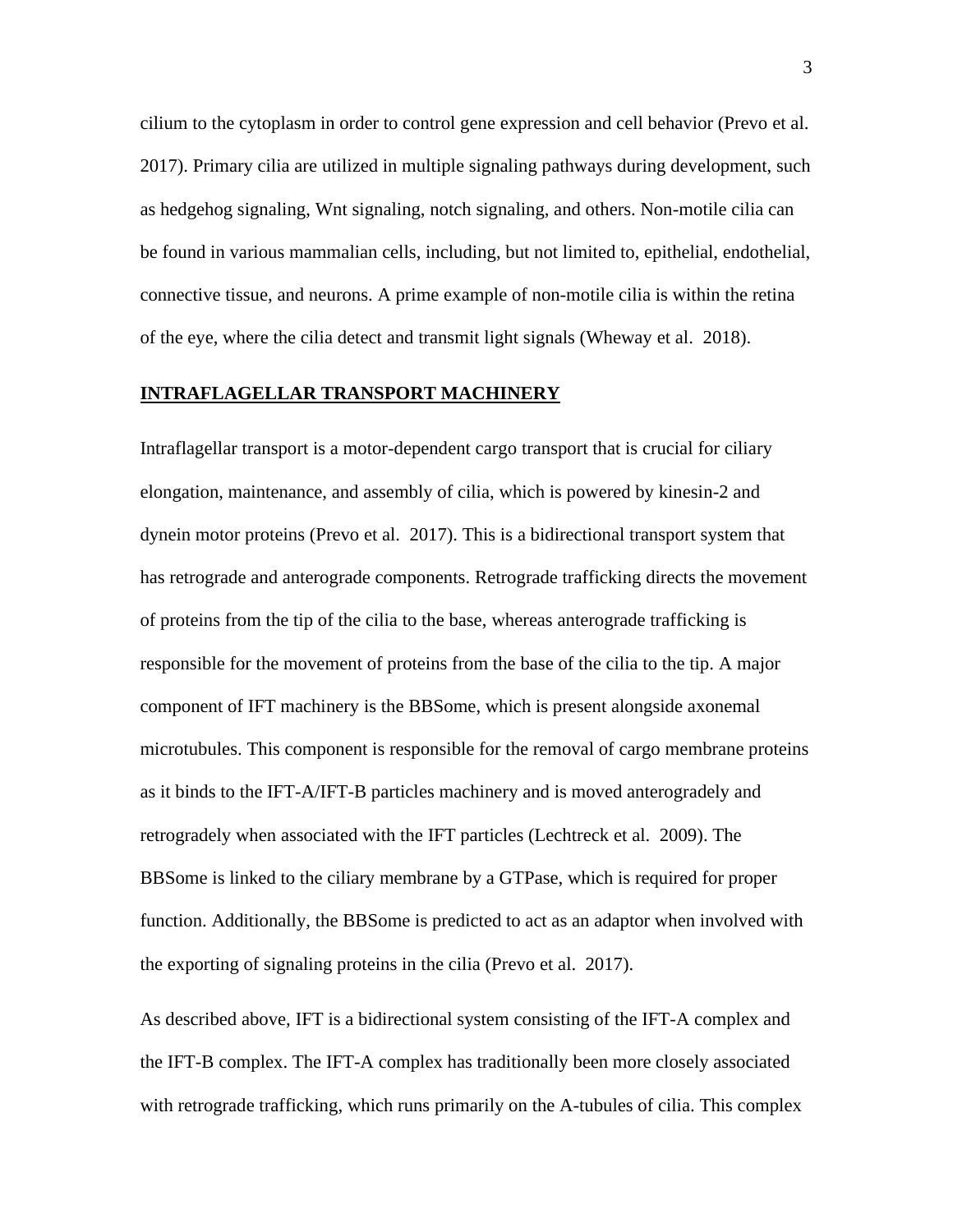contains six subunits, IFT144, IFT140, IFT139, IFT122, IFT121, and IFT43, whereas IFT-B has sixteen subunits, IFT172, IFT88, IFT81, IFT80, IFT74, IFT70, IFT57, IFT56, IFT54, IFT52, IFT46, IFT38, IFT27, IFT25, IFT22, and IFT20. Since there are many more subunits present in the IFT-B complex, it is further split into two categories, IFT-B1 and IFT-B2, separating the core and peripheral subunits, respectively. The IFT-B complex has been found to mediate the anterograde trafficking that runs along the Btubules. Both of these IFT trains are composed of multimeric proteins, having more than one polypeptide strand, that are similar to intracellular transport vesicles (Nozaki et al. 2019; Prevo et al. 2017).

### **IFT-A/IFT-B RELATIONSHIP**

The IFT-A complex primarily acts within retrograde transport to maintain the inward movement of materials and is coupled with the anterograde transport or outward movement of the IFT-B complex during elongation and maintenance of cilia. IFT proteins are present within the matrix during these processes, which is the space between the membrane and the axoneme. Based on previously stated studies, IFT-A subunits contribute to the integrity of the complex, and result in stumpy, swollen flagella when key subunits are missing from the complex. Additionally, when subunits are lacking in the IFT-A complex the localization is affected and leads to malfunctions of both retrograde and anterograde transport. Though IFT-A is responsible for retrograde transport, it also has the ability to pull flagellar precursors from the cytoplasmic pool similar to the functions of the IFT-B complex (Zhu et al. 2017).

The IFT-B complex actively participates in anterograde transport of materials, and recently extensive studies have been conducted to investigate the roles of individual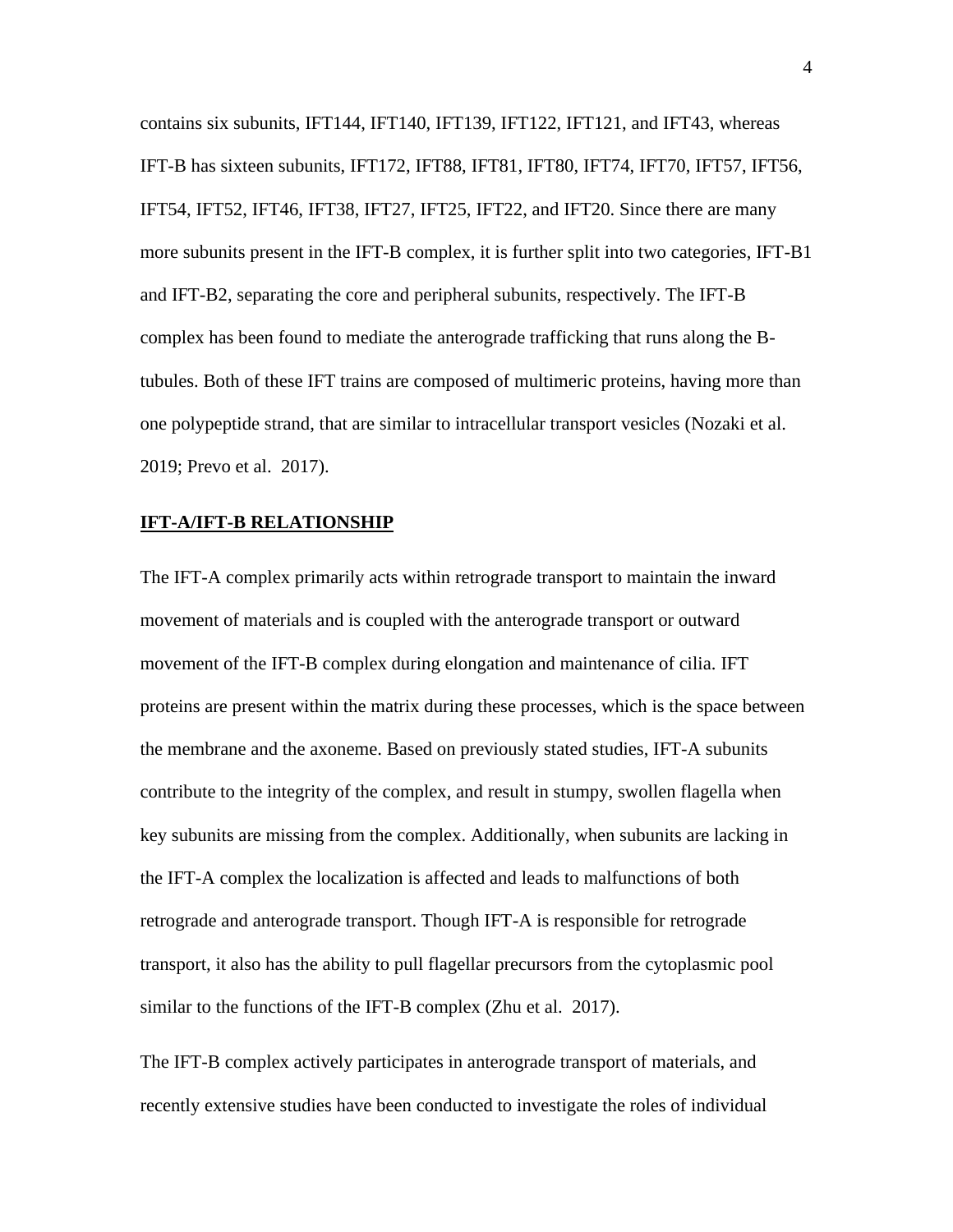subunits that construct the complex. In 2019, Huet et al. studied the functions of subunits IFT25 and IFT27 in trypanosomes, a member of the unicellular parasitic protozoa, *Trypanosoma*. The expression and movement of IFT25 could be seen when utilizing indirect immunofluorescence assay (IFA), an analytic test to show the presence of antibodies, with rabbit polyclonal antibody against GFP. By analyzing fluorescent signals and IFT movements, IFT25 was classified as a genuine component of the IFT-B complex that was located within the matrix of the flagella and had a heavy concentration at the base. Additionally, IFA showed that IFT25 contributed in anterograde and retrograde trafficking speeds similar to other IFT proteins. To further support that the subunit IFT25 is a component of the IFT-B complex in trypanosomes, immunoprecipitation was used to reveal association with other IFT-B proteins (Zhu et al. 2017; Huet et al. 2019).

In the absence of IFT25 both the IFT-A and IFT-B complexes were negatively affected. In the IFT-B complex, recycling of materials were inhibited, and the cells were immotile and lacked signaling in the flagellar region. Issues occurring within the IFT-B complex caused an uncoupling of the system and inhibited access of the IFT-A complex in the flagella. Without the IFT-A and IFT-B complexes interacting together, the cilia presented disorganized axonemes, defects in fibers and sheaths, as well as improper localization of vesicles (Huet et al. 2019; Zhu et al. 2017).

After establishing the localization and classification of IFT25, a study was conducted on the primary roles of the protein during flagellar assembly. A cell line was generated using RNA interference on IFT25, called IFT25<sup>RNAi</sup>. This cell population resulted in a major growth defect when lacking IFT25, and after forty-eight hours results in cells with small, stumpy flagella. Additionally, the microtubule doublets were disorganized with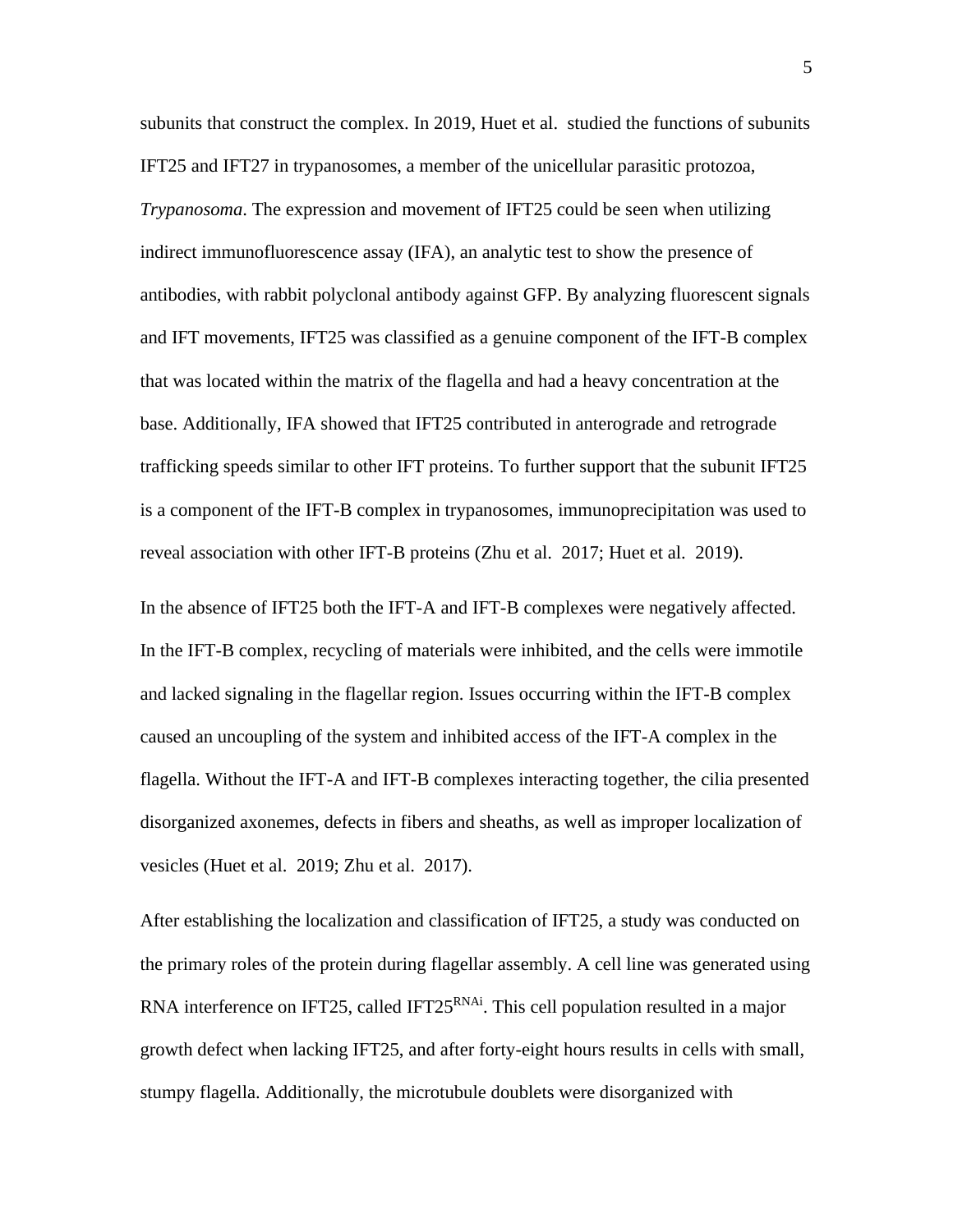accumulation of materials on the distal portion of the flagella. Based on the previous results, IFT25 has a prominent role in both anterograde and retrograde transport, as well as formation of cilia (Huet et al. 2019). By contrasting cell line IFT25<sup>RNAi</sup> in induced conditions with TdT::IFT140, a red fluorescent protein fused with IFT140, a western blot was constructed to reveal the accumulation of phosphorylated proteins. A western blot is analysis test to determine if a specific protein is present within a mixture of various proteins. During induced conditions it was determined in the absence of protein IFT25 recycling of the IFT-B complex was prevented because there was a large accumulation of IFT172. In the non-induced cell line protein trafficking functioned normally, but in the induced cell line the cells were immotile and had no signal in the flagellar region. Another result of this transformation included the inhibited access of the IFT-A complex in the flagella (Huet et al. 2019).

## **TEKTIN STRUCTURE AND FUNCTION**

Tektin is another family of proteins present in cilia and flagella that provide structural support. Tektins display extensive coiled coils and are composed of long alpha helices. They are also closely related to intermediate filaments and nuclear lamins. Similar to intermediate filaments, Tektins have an amino and carboxy-terminal head and tail domains on either side of the coiled coil rod domain. Most importantly, Tektins serve as specific markers for ciliary and flagellar axonemes, basal bodies, and centrioles. Mutations within the proteins have been known to cause defects in sperm flagella and cause structural and motility issues within cilia (Amos, 2008).

Tektins were originally isolated from sea urchin sperm flagella. This protein family is also present in many different species such as Deuterostomes, Ecdysozoans, Spiralians,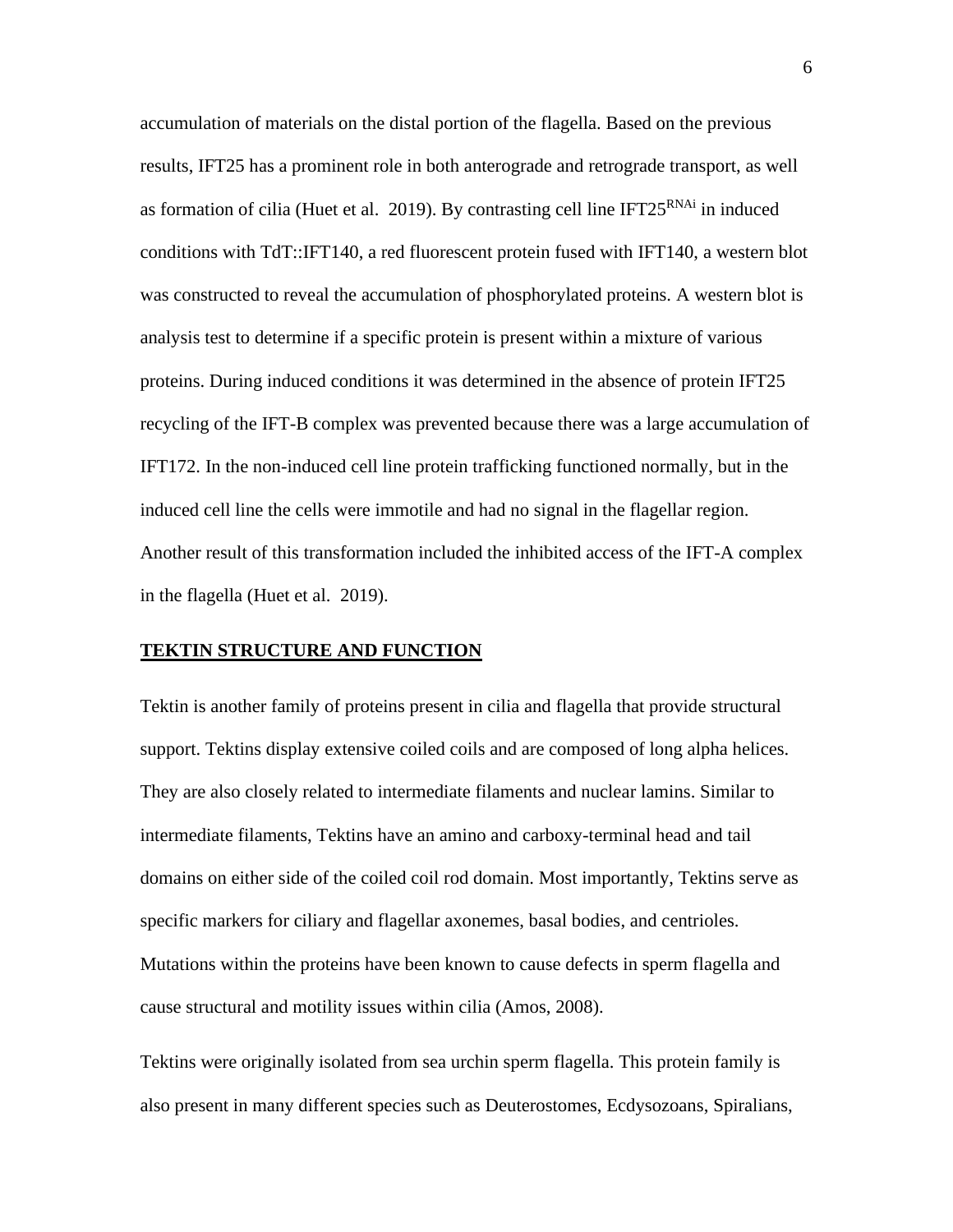Nonbilaterians, and unicellular organisms. Currently, Tektin-1 to Tektin-5 have been identified in vertebrates, however, most organisms do not possess all Tektin proteins at once. In sea urchins, Tektin-A, Tektin-B, and Tektin-C, which are orthologous to Tektin-4, Tektin-2, and Tektin-1, respectively, have been identified. From these isolated proteins, it has been determined that Tektins form long filaments that localize at the axoneme of the cilia. Each of these long filaments have three Tektin dimers; a dimer is a molecule made of two identical molecules joined together. Two of the proposed dimers are thought to be constructed with one Tektin-A and Tektin-B molecule in each, which is known as a heterodimer. A heterodimer is a protein comprised of two different or nonidentical proteins, where as a homodimer is a protein consisting of two identical proteins joined together. The third dimer is thought to be formed by two Tektin-C molecules that together form one homodimer. When in the microtubule-doublet these dimers line the inside of microtubule-A, and based on the location and formation of Tektin, it is possible that they also serve as potential "rulers" in the cell to determine the length of cilia (Bastin et al. 2019).

#### **TEKTIN-1 AND IFT-A INTERACTIONS IN CILIOPATHIES**

In 2018, Ryan et al. conducted a study aiming to determine the contribution of genes *WDR19* and *TEKT1* in ciliopathies and to characterize the tektin-1 protein. The individual of interest was a female child suffering from Mainzer-Saldino syndrome (MZSDS), which causes renal, retinal, and skeletal issues, as well as lung infections and airway ciliary dyskinesia. The characterization of her symptoms have been classified as both primary and motile ciliary defects. To further investigate, researchers mapped ciliary related genes including ciliopathy genes, genes that encoded known ciliary proteins, and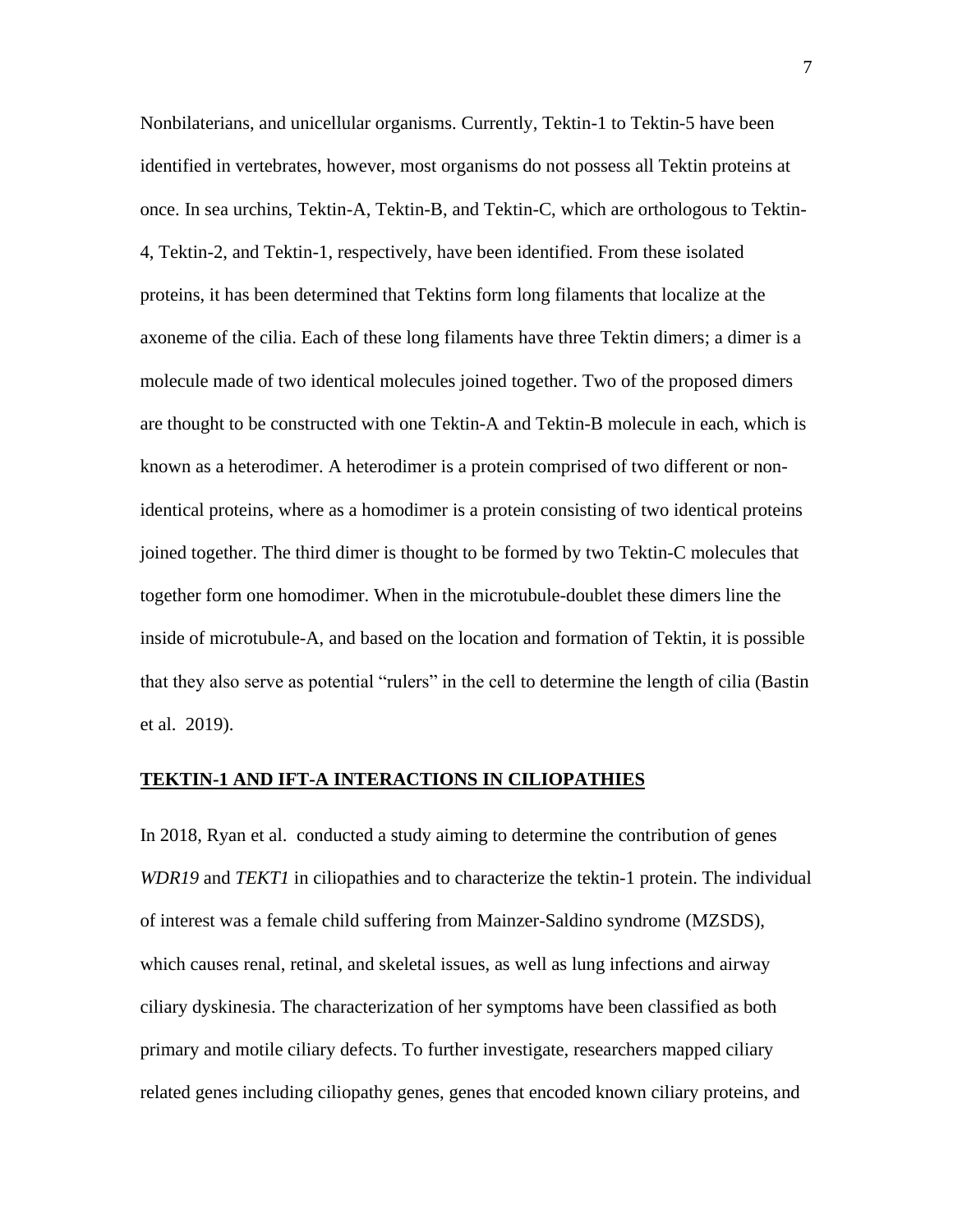genes encoding paralogues or ciliary protein family members. By using targeted exome sequencing, biallelic variations were found in gene *TEKT1* encoding for protein tektin-1 that is predicted to be a contributor in ciliary dyskinesia, and gene *WDR19*, which encodes for IFT-A subunit IFT144. The purpose of the study was to identify the contributions of each gene to the clinical manifestations in the patient (Ryan et al. 2018).

For the *TEKT1* gene, there were heterozygous variants identified in the affected individual. The first corresponds to a nonsense variant inherited from the mother and is predicted to result in a shortened protein and a loss of the last two C-terminal coiledcoils. The second is a missense event inherited from the father that has been classified as a disease-causing mutation by affecting the Lys311 residue. This amino acid is highly conserved in the Tektin family members and is important to the stabilization of tektins between the third and fourth coiled-coils. Due to the possible variants present in the affected patient, researchers aimed to understand the distribution and characterization of tektin-1 because of the tektin family's responsibilities in cell motility. To determine tektin-1 distribution within the patient, nasal brushing was used to collect ciliated cells. In control cells obtained from lung sections of a patient without MZSDS, *TEKT1* immunofluorescence staining was revealed at the apical region and tektin-1 was present at the axoneme of the motile cilia where it could possibly contribute formation or structural support. In contrast to the control cells, the protein tektin-1 was completely absent within the cilia of the patient with MZSDS (Ryan et al. 2018).

To test the effects of subcellular localization in other axonemal proteins in the absence of tektin-1, RSPH1 (radial spoke) and DNALI1 (inner dynein arms) were used as markers to study distribution of proteins. Both RSPH1 and DNALI1 co-localized normally in the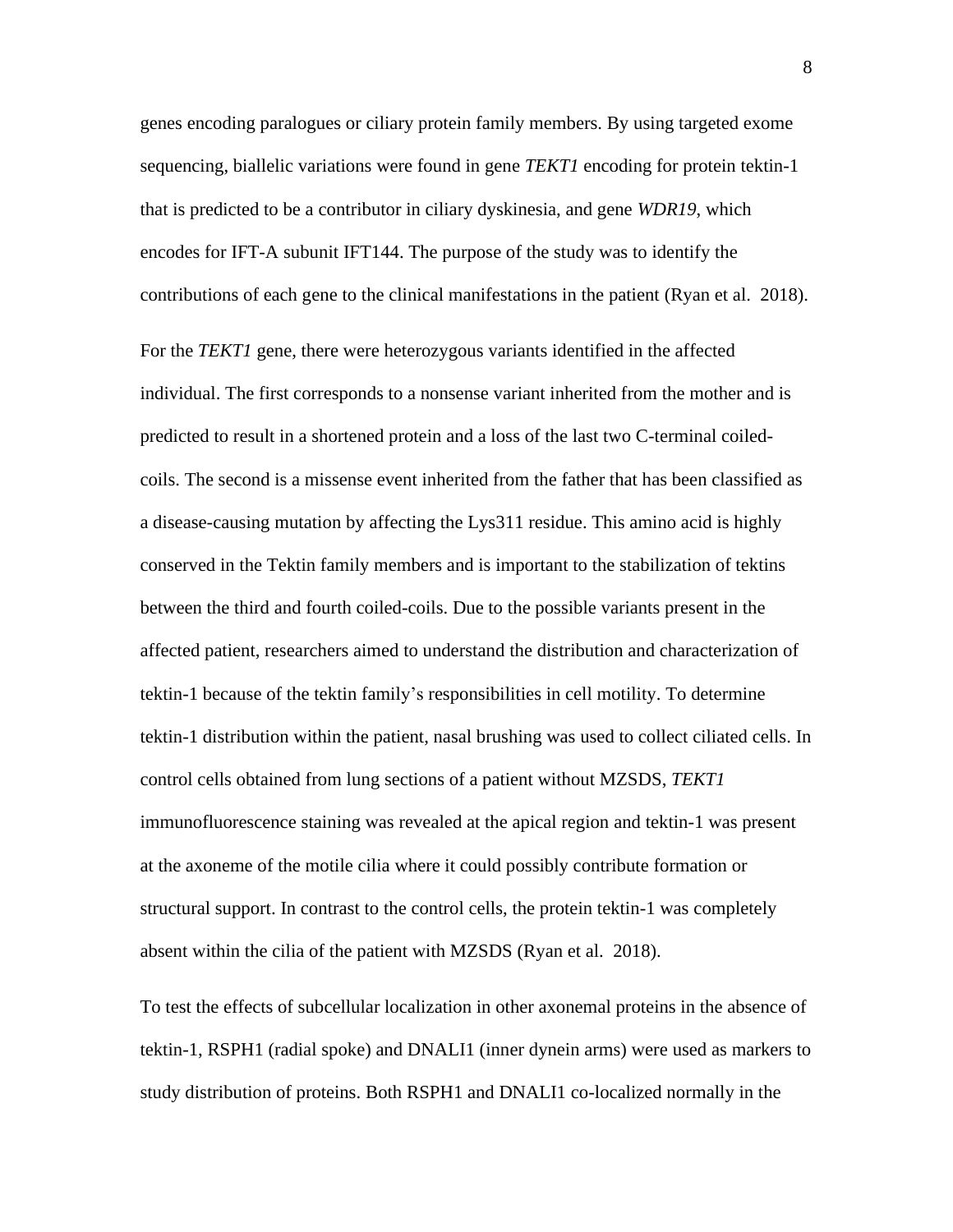presence of tektin-1 and in its absence, showing that loss of tektin-1 does not lead to global defects in ciliary composition. Additionally, transmission electron microscopy was used to contrast the structure of the axoneme in control and affected cells taken from bronchial cells. In multi-ciliated cells collected from the individual revealed cilia that were sparse and misoriented, and some basal bodies were located deeper in the cytoplasm instead of docked at the apical plasma membrane. This supports that ciliary motility defects in patient cells are associated with loss of tektin-1 in cilia (Ryan et al. 2018).

As previously stated, the affected individual possessed a compound heterozygote meaning two mutant alleles were present. The maternal allele led to a deletion of genomic DNA from the 5'untranslated region to intron 4 resulting in no protein being produced. However, in the paternal allele there was a missense variation in exon 32 of *WDR19*, which allowed for protein production unlike the mutation in the maternal allele. This missense variation has been found to be pathogenic in other individuals presenting the same variation. Immunofluorescence with acetylated  $\alpha$ -tubulin was used to study *WDR19* during ciliogenesis, and it was determined that mutations in *WDR19* directly impair the functions of IFT-A subunit IFT144 in primary cilia. The affected individual showed a decreased rate of ciliogenesis in fibroblasts and shorter cilia. In control fibroblasts, with normal *WDR19*, IFT144 accumulated at the cilium base and at a single portion of the ciliary distal tip. In fibroblasts with the mutation, IFT144 was absent from the tip. Additionally, when the ciliary membrane was stained it revealed a misshaped ciliary tip and accumulation of the IFT-B subunit IFT46, which indicates retrograde transport defects. The decreased expression of IFT144 and its mis-localization from the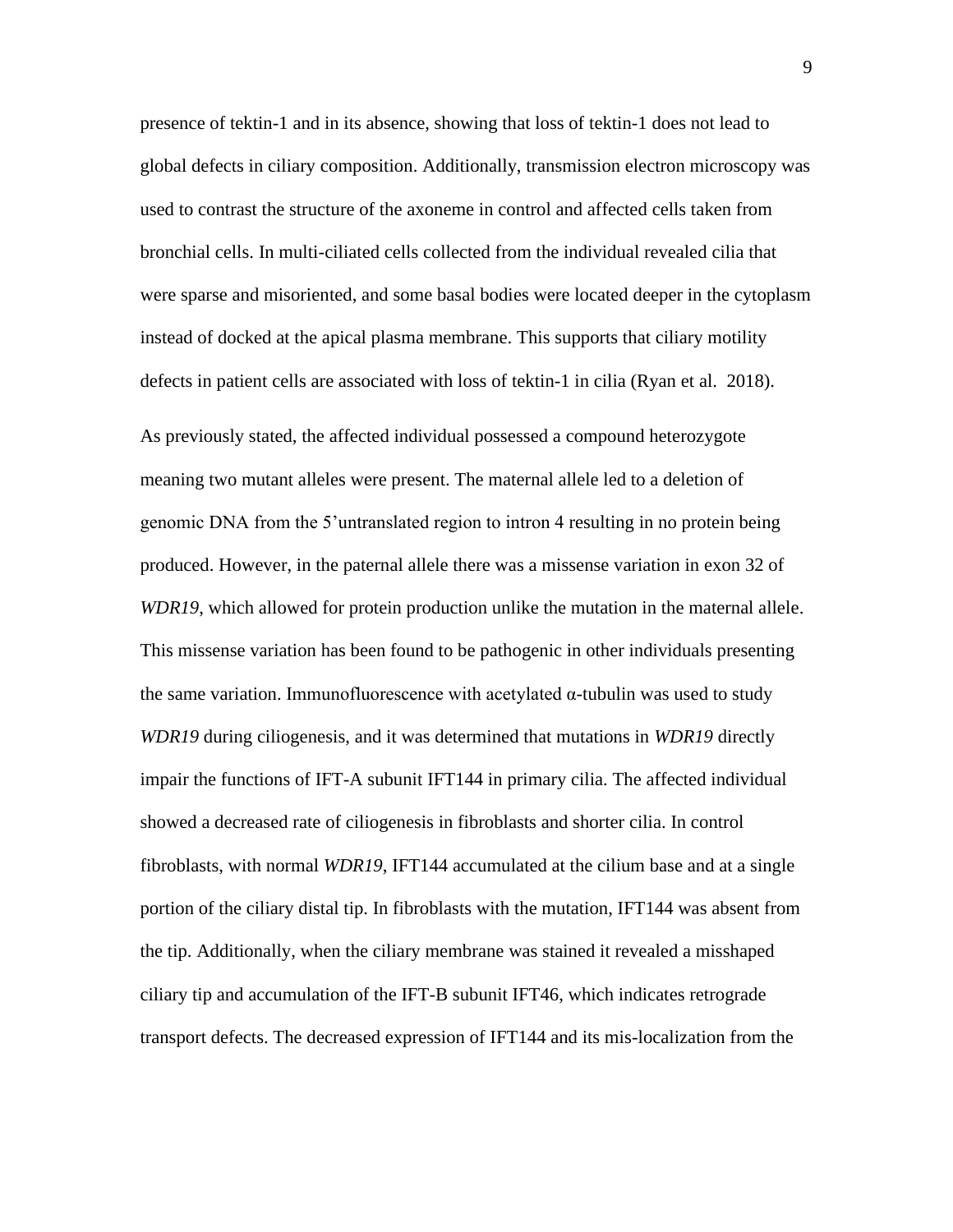ciliary tip is most likely the cause of defects in IFT-B retrograde transport observed in the affected cells (Ryan et al. 2018).

To observe the interactions between *WDR19* and *TEKT1* genes, three morphants were developed in zebrafish embryos. The first morphant consisted of a complete knockdown of *WDR19*, which resulted in zebrafish that had a shortened and curved body axis, microphthalmia (eye abnormality), and hydrocephalus (fluid buildup in the brain). The second morphant lacked *TEKT1* and presented situs inversus (reversed organ positions) and kidney cysts. The last morphant was a knockdown of both *WDR19* and *TEKT1*. The double knockdown morphants revealed phenotypes from both previous morphants including body curvature, microphthalmia, hydrocephalus, and laterality and otolith defects. Additionally, a dramatic loss of cilia was observed that did not occur in either of before mentioned single knockdowns. The phenotypes previously observed and the loss of cilia in zebrafish embryos reveal a synergic relationship between tektin-1 and WDR19 that have both primary and motile cilia defects (Ryan et al. 2018).

## **IFT-A TRAFFICKING COMPONENTS IN CILIOGENESIS**

Little information is known about the materials transported by IFT-A complex and its function within cilia as compared to the extensive studies that have been conducted on the IFT-B complex. In 2017, Bing Zhu et al. conducted a study exploring the roles of IFT-A subunits (IFT43, IFT139, IFT121, IFT122, and IFT140) during ciliogenesis, while observing the effects of various IFT-A mutants in organisms such as the mouse, fly, worm, and *Chlamydomonas*. The main objectives of this study was to determine the IFT-A components that contributed to the integrity and stability of the complex and identify any additional roles of the IFT-A complex (Zhu et al. 2017).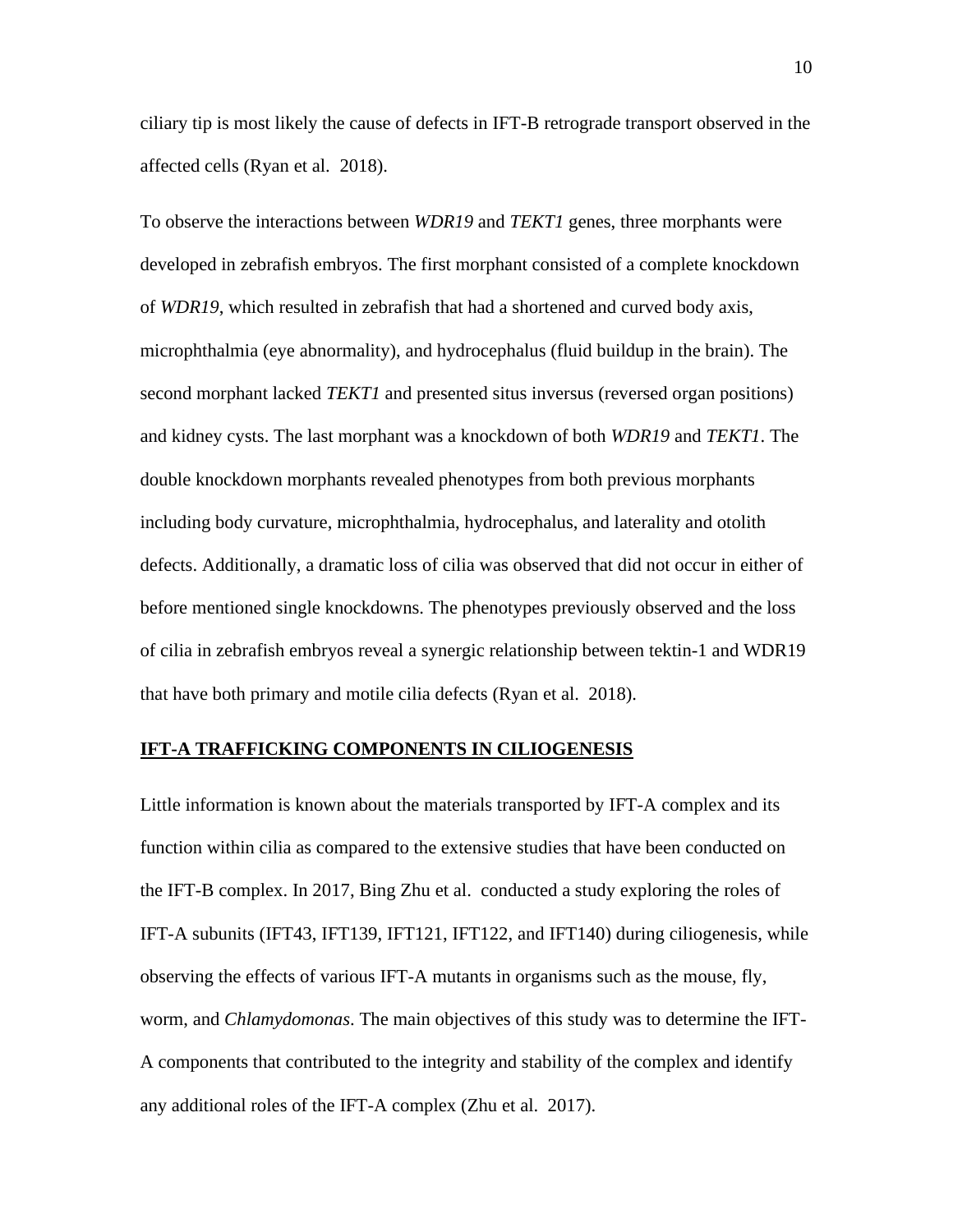Null mutants of subunits IFT43 and IFT139 were developed to determine if their loss would negatively affect the stability of other contributing IFT-A components. In IFT139, the null mutant resulted in cells that were aflagellate or presented stumpy flagella, as well as a reduction of other IFT-A subunits. Similarly, the loss of IFT43 caused a decrease in other IFT-A components, lack of flagella, and some short flagella. In this study, IFT43 was determined to have more profound effects within the complex and cellular protein levels, but both are needed for complete stability of the complex. These results support that having stability of IFT-A protein levels are crucial for the integrity of the complex. Additionally, IFT43 was found responsible for the localization of the IFT-A complex in the cell body. This was determined by contrasting the IFT43 null mutant with the IFT43∆136 mutant, which has a partial deletion of the IFT43 conserved domain. In the IFT43 null mutant, the supporting cellular proteins involved with the IFT-A complex were diminished and the localization of IFT54 was altered, however, this did not occur when observing the IFT43∆136 mutant (Zhu et al. 2017).

The IFT-A complex was thought to regulate retrograde direction in IFT but based on results of this study it is predicted that the complex also plays a role in anterograde IFT and transport of ciliary precursors. By generating null mutants of IFT43 and IFT140, flagellar regrowth could be evaluated. In these mutants, a delay occurred in flagellar regeneration when the new protein synthesis was blocked. Also, when elongation is induced by LiCl flagellar precursors are meant to be taken and used from the cytoplasmic pool of proteins, but this did not occur in IFT43 and IFT140 mutants. This finding supported the idea that IFT-A plays a role in transport of flagellar precursors from the cytoplasmic pool to the flagellar base, similar to IFT-B complex (Zhu et al. 2017).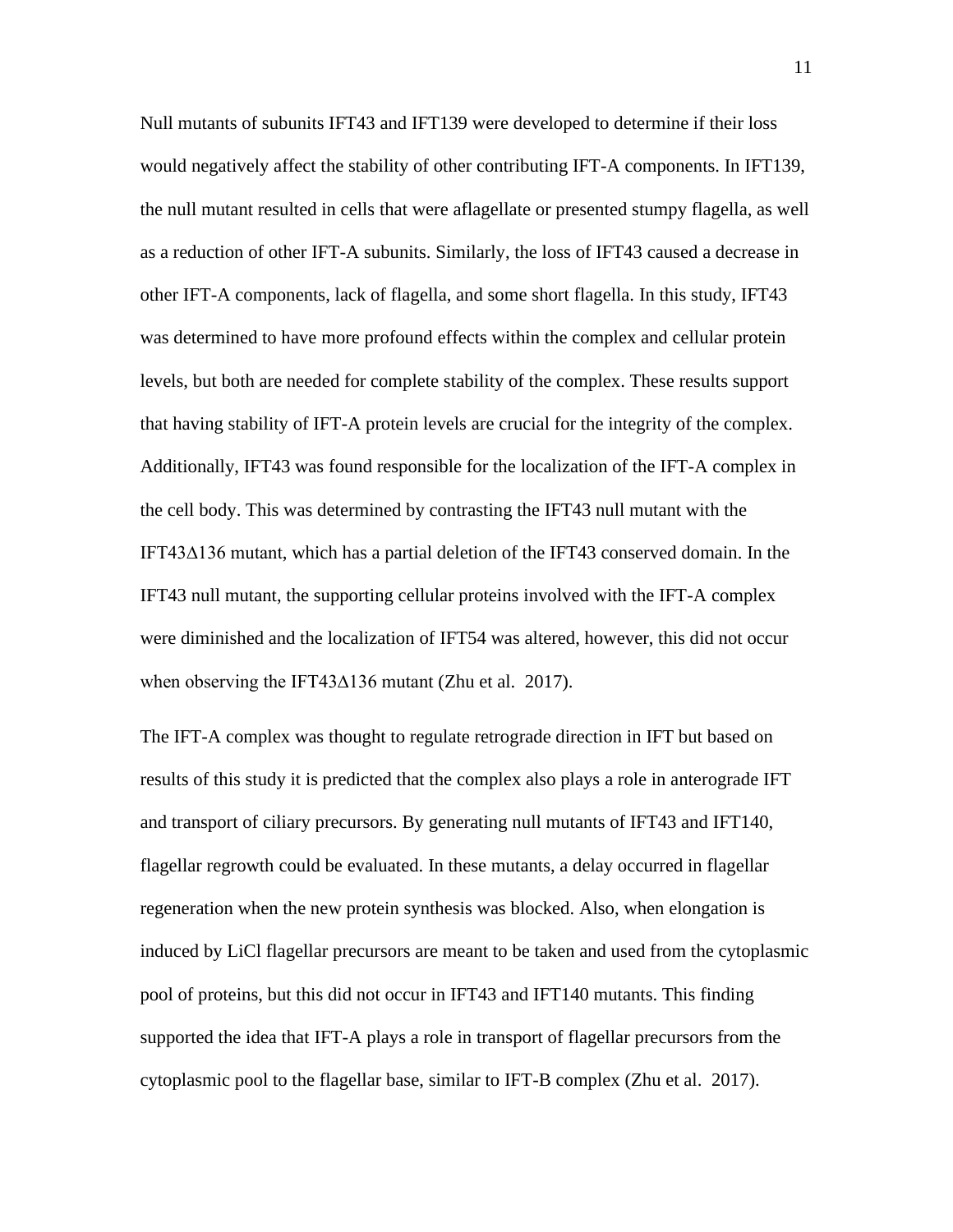#### **IMMUNE SYNAPSE OF T-CELLS**

The immune synapse is a stable contact surface between the T-cell and an antigen presenting cell (APC), a classification of cells that mediate cellular response by presenting antigens for recognition purposes (Finetti et al. 2011). This interface is comprised of two concentric rings known as central and peripheral supramolecular activation clusters, which characterize the T-cell receptor (TCR). The central supramolecular activation cluster (cSMAC) is thought to be a site for receptor internalization and degradation, which is necessary for long-term T-cell response regulation. Additionally, the peripheral supramolecular activation cluster, (pSMAC) forms a sealing ring in order to prevent leakage of cytolytic granule contents. These units together initiate the priming responses of the T-cell receiving information and effector functions of sending information. The immune synapse also allows for polarized delivery of granules to target cells by T-helper cells, cytotoxic lymphocytes, and regulatory Tcells in order to fight virally infected cells (Dustin et al. 2010).

The immunological synapse resembles neurological synapses and structures in regions of the plasma membrane known to be focal points for endocytosis and exocytosis during cilium formation and cytokinesis (Griffiths et al. 2010). The immune synapse forms at the same site as centrosomal docking at the plasma membrane, which has been previously characterized in primary cilia formation. In fully formed primary cilia the appendages of the mother centriole and the plasma membrane share physical links. In the process of cytokinesis, the centrosome also makes contact with the plasma membrane following the separation of the centrioles and the relocation of the mother centriole to the bridge. Contrastingly in the immunological synapse, the centrioles reposition at the synapse,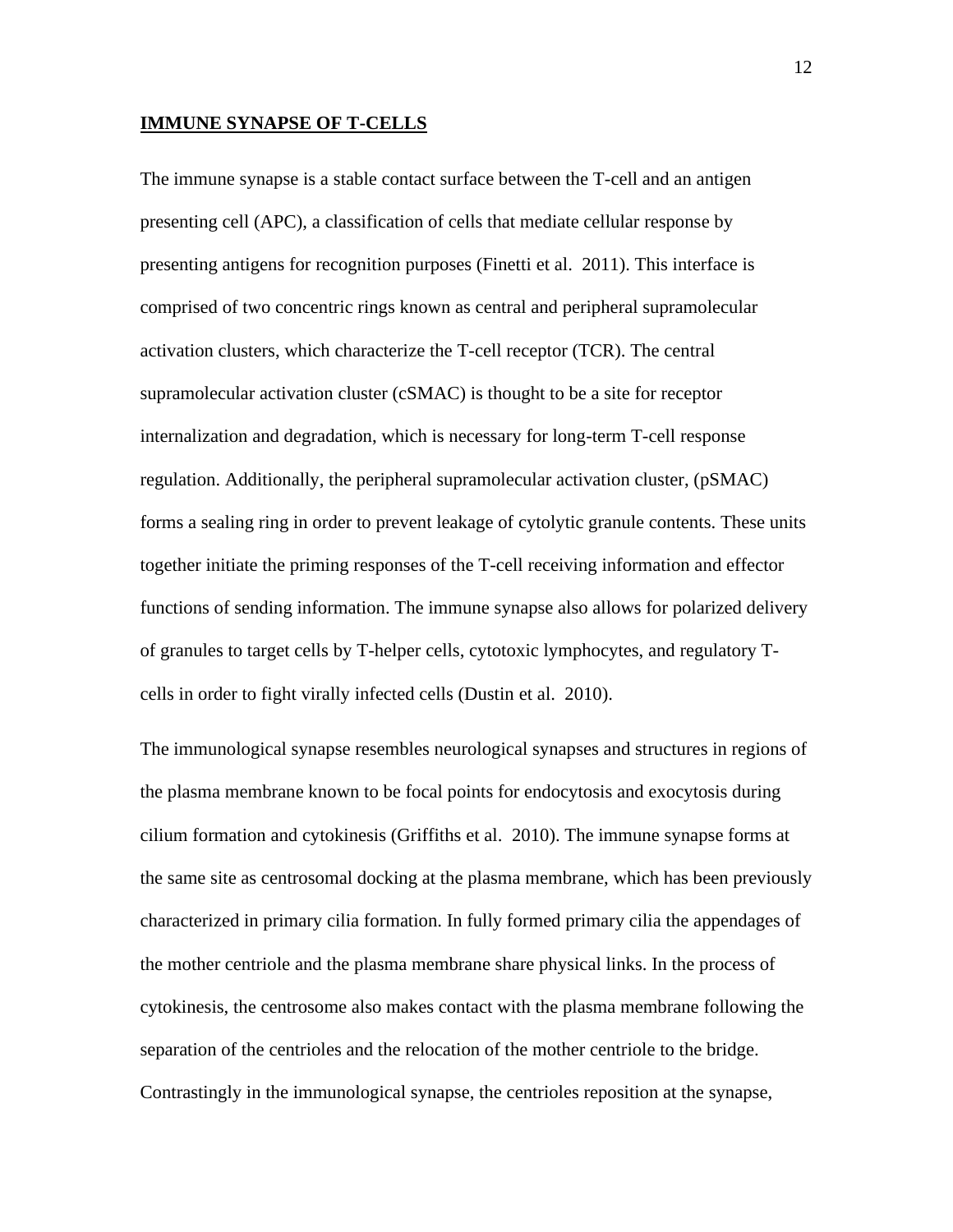however, there is no identified preference for the mother or daughter to make contact at the plasma membrane. This may be a contributing factor as to why these cells form a frustrated cilium at the synapse, which is characterized as a bump in the membrane where the centriole contacts the plasma membrane (Griffiths et al. 2010). Though a complete cilium is not fully formed in immune T-cells, it was thought that IFT proteins may be found to localize at the synapse to aid in the beginning processes of formation and polarization.

# **SIMILARITIES BETWEEN FRUSTRATED AND PRIMARY CILIA IN T-CELLS**

Although hematopoietic cells (stem cells that form other blood cells) lack a primary cilium, the position of the centriole and Golgi apparatus are located where a ciliary base would be present in non-hematopoietic cells with a primary cilium. Studies using electron micrographs of cytotoxic T-cells have not shown any projected appendages, however, a small bump in the membrane over the centriole location has been identified. Even though there is a complete lack of a functional, protruding cilium, this bump within the membrane where the centriole contacts the plasma membrane has been titled as a "frustrated cilium" (Finetti et al. 2011). Along with the similarities in centriole positioning, the Golgi apparatus, needed for polarization in the immunological synapse, has been identified near the plasma membrane at the site of a frustrated cilium formation like within primary cilia (Griffiths et al. 2010).

Despite T-cells not having proper cilia, the centriole and Golgi apparatus structures allow the cell to have functional properties of cilia at the synapse. This specific positioning is critical for the growth of the cilium and assembly of the synapse. The location of these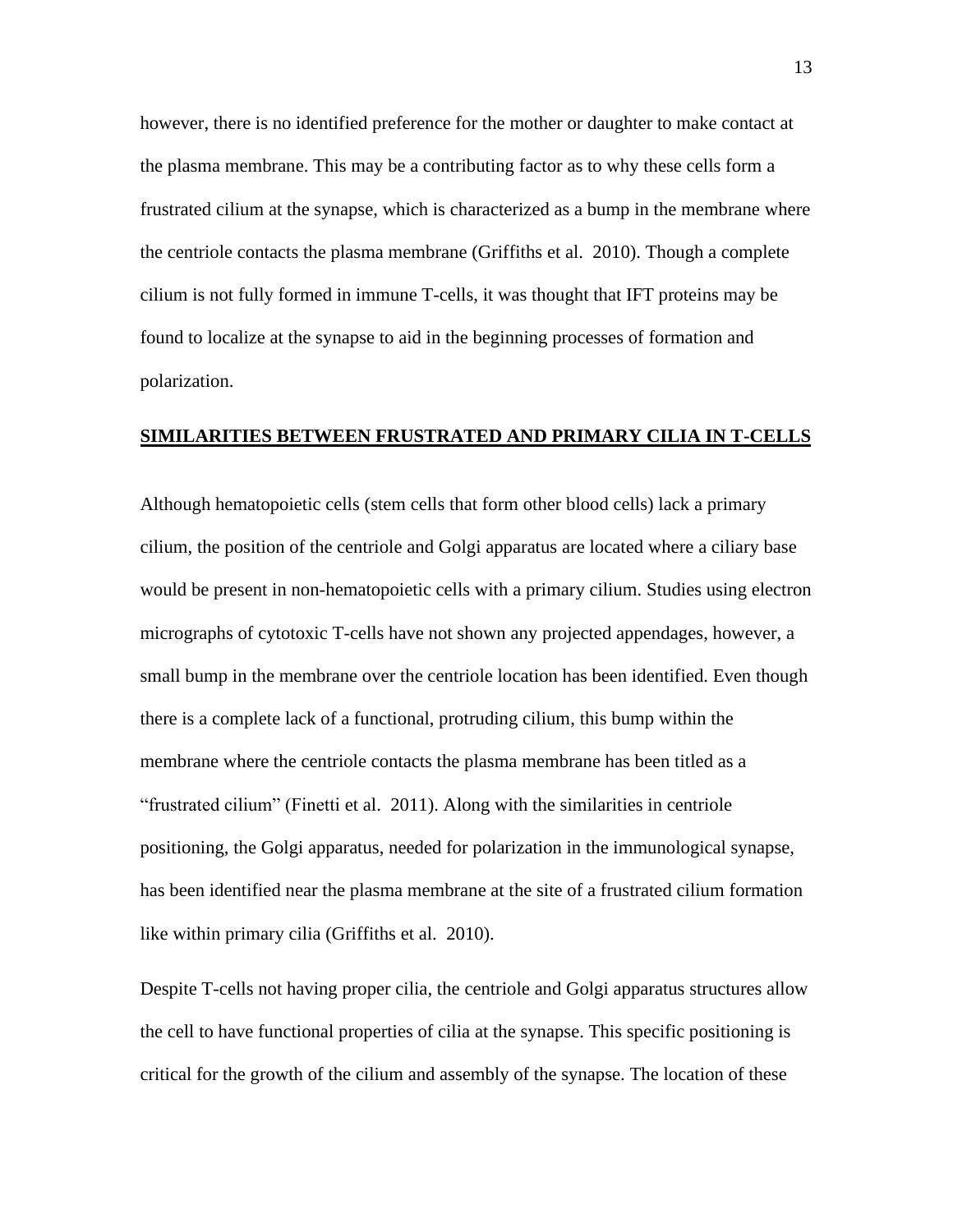two structures also serve as signaling platforms in the cell because of a specialized membrane with a diverse protein composition to enrich the receptors and signaling mediators. Lastly, the cilia sites and immune synapse are found to have high levels of vesicular trafficking and targeted exocytosis, which is microtubular dependent and provides movement of proteins to and from the centriole and basal body (Finetti et, al, 2011).

# **IFT20 PROTEIN NECESSARY FOR POLARIZATION AND RECYCLING OF TCR/CD3 COMPLEX AT IMMUNE SYNAPSE**

The study of "Intraflagellar Transport is Required for Polarized Recycling of the TCR/CD3 Complex to the Immune Synapse", investigated the expression of IFT proteins in lymphoid (peripheral blood lymphocytes, Jurkat T-lymphoma cells) and myeloid (monocytes, monocyte-derived DC) cells lacking primary cilia. Though IFT is governed by IFT particles and motor proteins in ciliary assembly of most eukaryotic cells, protein IFT20 was found to be necessary for the polarization of TCR/CD3 complexes in Tlymphocytes. The conducted research identified novel IFT proteins in the regulation of immune synapse assembly for T-cells as well as determining additional roles for IFT outside of ciliogenesis (Finetti et al. 2009).

Prior to the immune synapse assembling, the T-cell must be activated in order to form the interface with the antigen-presenting cell (APC). The interaction of the TCR by peptide antigen association with the major histocompatibility complex (MHC) initiates the formation of the immune synapse, which is critical for T-cell signaling. During the emerging of the immune synapse the microtubule organizing center (MTOC) is reoriented towards the APC, which is necessary for targeted delivery of signaling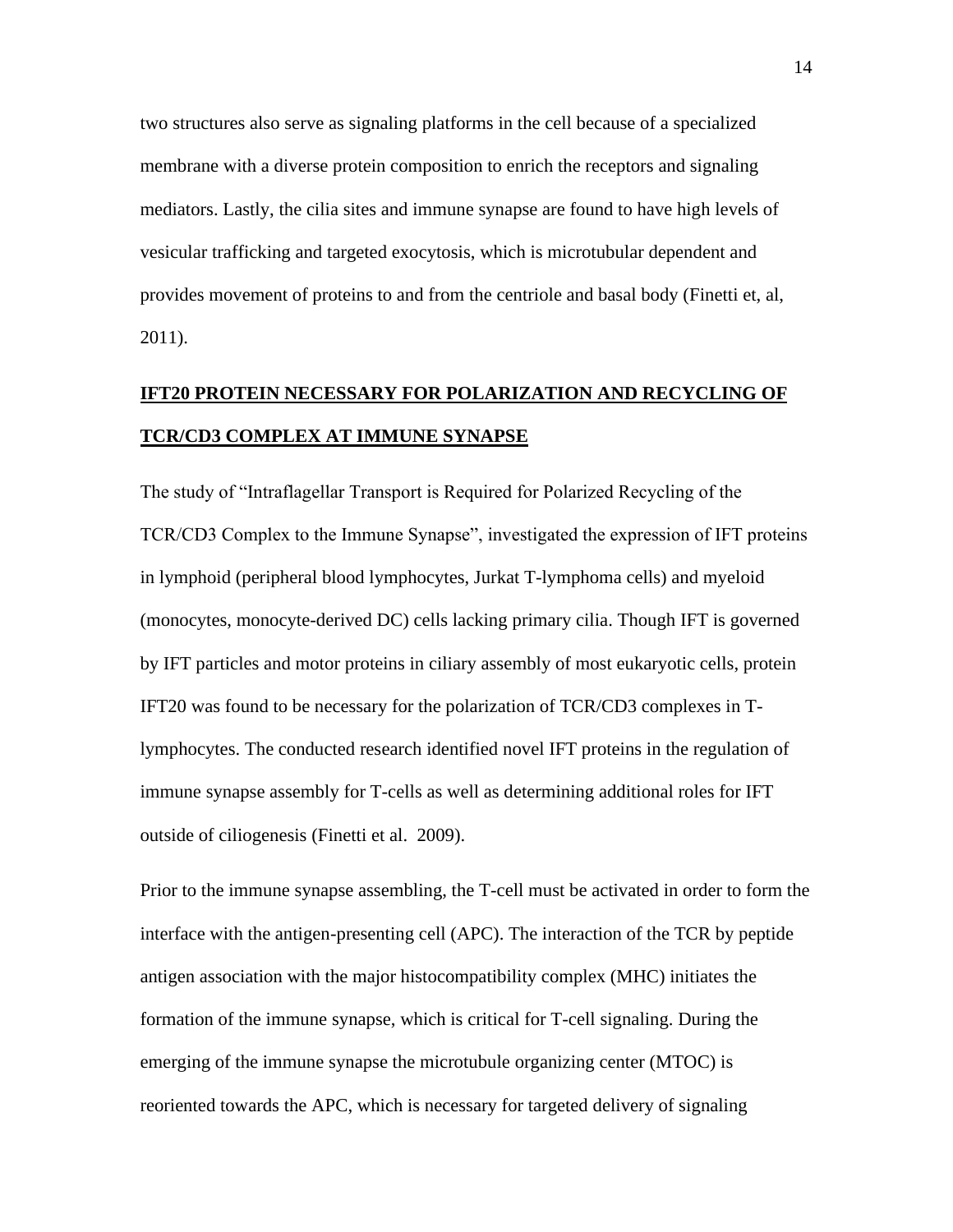molecules. One of the most important signaling molecules to be delivered to the immune synapse is the TCR/CD3 complex through polarized recycling. This cluster complex is responsible for the activation of cytotoxic T-cells and T-helper cells (Finetti et al. 2009). To determine if any IFT proteins were found during activation of the immune synapse at the MTOC, immunofluorescence was used to analyze both human and mouse cells for the presence of IFT20. In Jurkat and human peripheral blood lymphocytes (PBL) IFT20 was found to localize in the cytosolic region centered around the MTOC during duplication in prophase, however, in metaphase and anaphase IFT20 staining was undetectable apart from two small structures near the MTOCs. IFT20 was found to reassemble during late telophase and cytokinesis, and then surround the MTOC. Additionally, the movement pattern of IFT20 localization is strikingly similar to that of the Golgi with the co-staining of Jurkat cells, which showed about 60% colocalization of IFT20 with the cis-Golgi. Upon induced fragmentation with treatment of brefeldin-A, IFT20 was also found to colocalize to smaller extents with the trans-Golgi network, recycling endosomes, early endosomes, and lysosomes (Finetti et al. 2009).

As previously stated, the formation of the immune synapse is dependent on the reorientation of the MTOC and the Golgi. To determine the role of IFT20 in this formation event, the gene coding for IFT20 was stably knocked down in Jurkat cells via RNA interference. In the generated IFT20-KD cells the MTOC and Golgi successfully translocated to the immune synapse, but immunostaining showed the TCR clustering was impaired. In the control cells with IFT20 TCR clustering was ~70%, where as in IFT20- KD cells displayed ~40% clustering. This experiment was replicated again, however, immunostaining of the CD3 occurred. The results were similar in that the IFT20-KD cells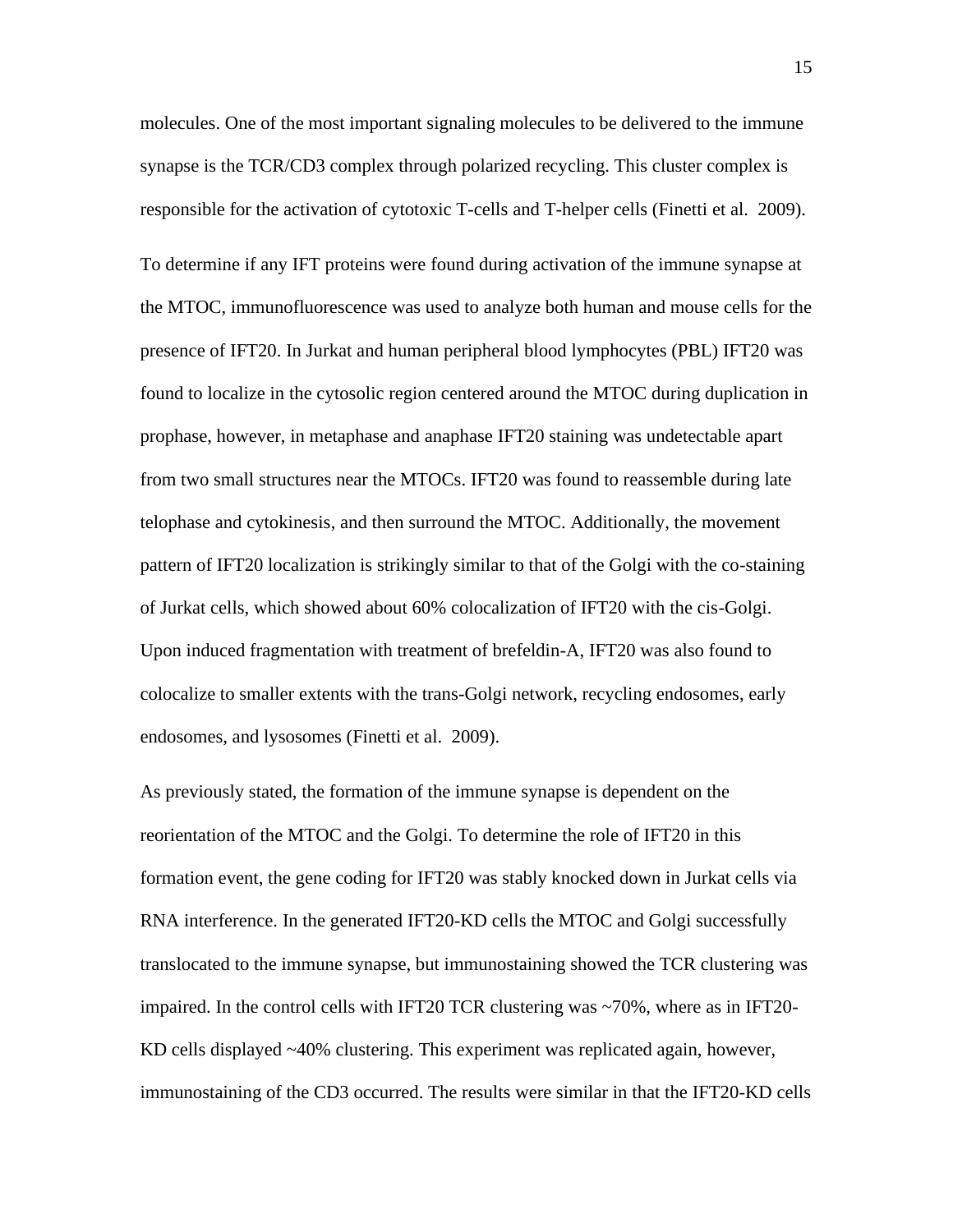revealed much less clustering than the control cells. These findings support the idea that IFT20 is needed for the trafficking of TCR/CD3 to the immune synapse during formation, but not for the translocation of the MTOC or Golgi (Finetti et al. 2009).

The assembly of the TCR/CD3 complex begins in the ER, undergoes modifications in the Golgi, and is finally transported to the cell surface. The TCR/CD3 complex after exposure on the surface goes through many rounds through the constitutive recycling pathway, which is an exocytosis pathway involving a di-leucine motif on the CD3γ cytosolic tail where it is targeted for degradation. To investigate the potential role of IFT20 in this process phorbol esters (PBDu) were used to activate a pathway dependent on PKC-mediated activation of the CD3 $\gamma$  di-leucine motif leading to TCR recycling. Both the control cells and previously generated IFT20-KD cells were treated with PBDu for one hour each resulting in ~40% TCR internalization. PBDu was then removed to allow CD3 recovery and was analyzed using flow cytometry. The results revealed that IFT20-KD cells there was no increase in surface CD3, but within the control cells surface CD3 was completely recovered. To further support the proposed role of IFT20 in the recycling of the TCR/CD3 complex, control and IFT20-KD cells were incubated at 20℃ for sixteen hours in order to block trafficking and then for four hours at 37℃. When the temperature was increased to 37℃ the control cells were able to recover surface CD3, but this was not possible in IFT20-KD cells. This evidence supports that IFT20 is not needed for the internalization of the complete TCR/CD3 complex, but vital to the recycling of the TCR/CD3 complex to the cell surface through an exocytosis pathway (Finetti et al. 2009).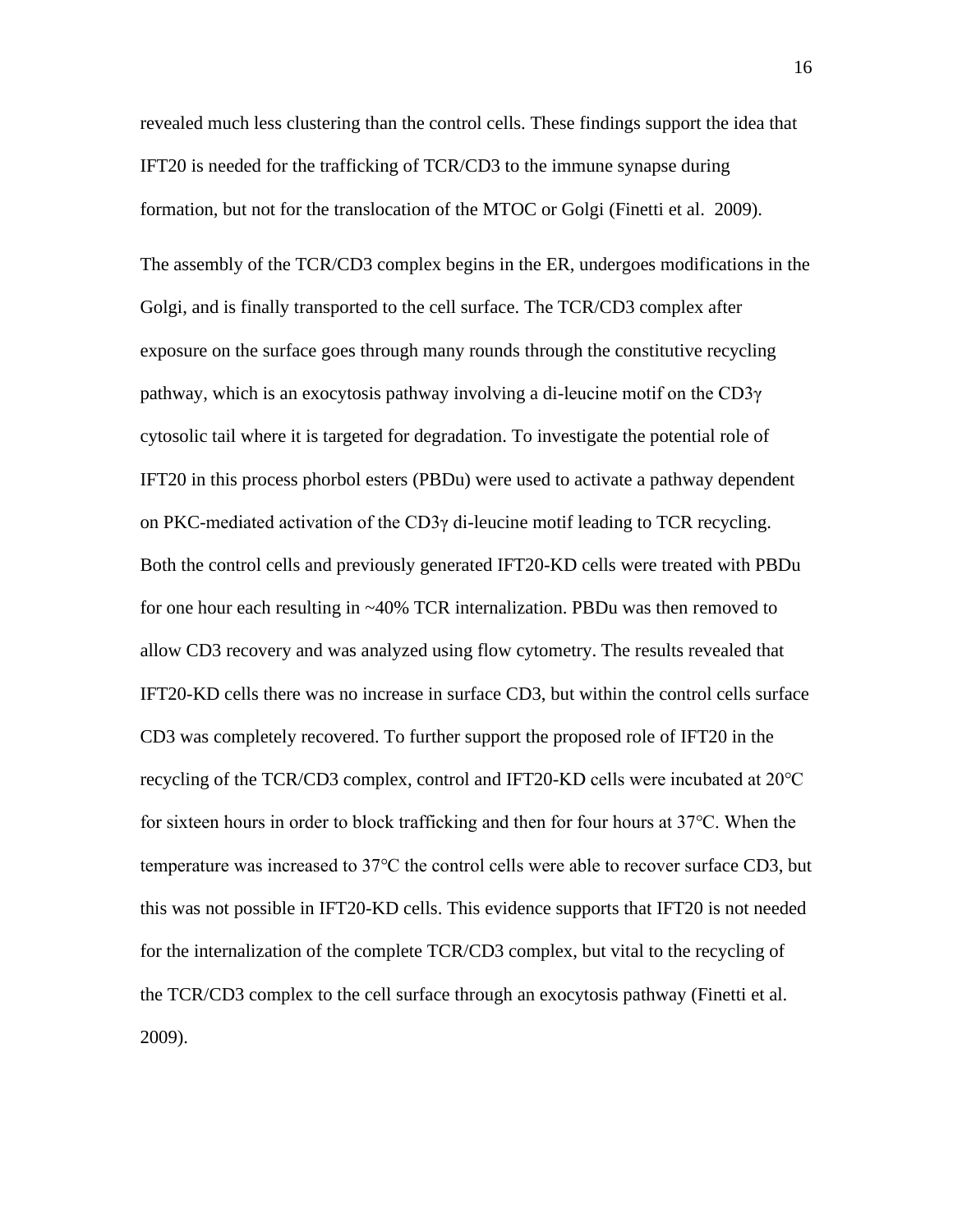This experiment also focused on recycling endosomes because they have been found to polarize the immune synapse by increasing TCR/CD3 levels. In control cells recycling endosomes appeared normal and the immune synapse was polarized. Surprisingly, in IFT20-KD cells recycling endosomes were unsuccessful in polarizing the immune synapse. This was replicated in peripheral T-cells with IFT20 knocked down. This data indicates that IFT20 is also required for the polarized TCR/CD3 recycling (Finetti et al. 2009).

The last portion of the research focused on the interaction between other IFT proteins with IFT20. As previously discussed, IFT20 is a member of the IFT-B complex, and immunoblotting blotting was used to determine expression of other IFT-B complex components. Human and mouse cells expressed IFT88 and IFT57, and a motor protein involved in anterograde IFT known as kinesin Kif3a. Immunofluorescence showed that IFT57 colocalized to IFT20 in resting cells near the TCR and the immune synapse. Additionally, proteins IFT20, IFT88, and IFT57 were found to form a complex, and during analysis with coimmunoprecipitation the presence of the complex increased in TCR engagement. Surprisingly, in IFT20-KD cells interactions with the TCR/CD3 complex and proteins IFT88 and IFT57 were impaired. IFT57 was also not transported to the immune synapse in IFT20-KD cells. The loss of IFT protein recruitment and the impaired interactions with the TCR/CD3 complex because of the knockdown of IFT20, supports that IFT20 drives the assembly of other IFT proteins in T-cells during TCR engagement and activation (Finetti et al. 2009).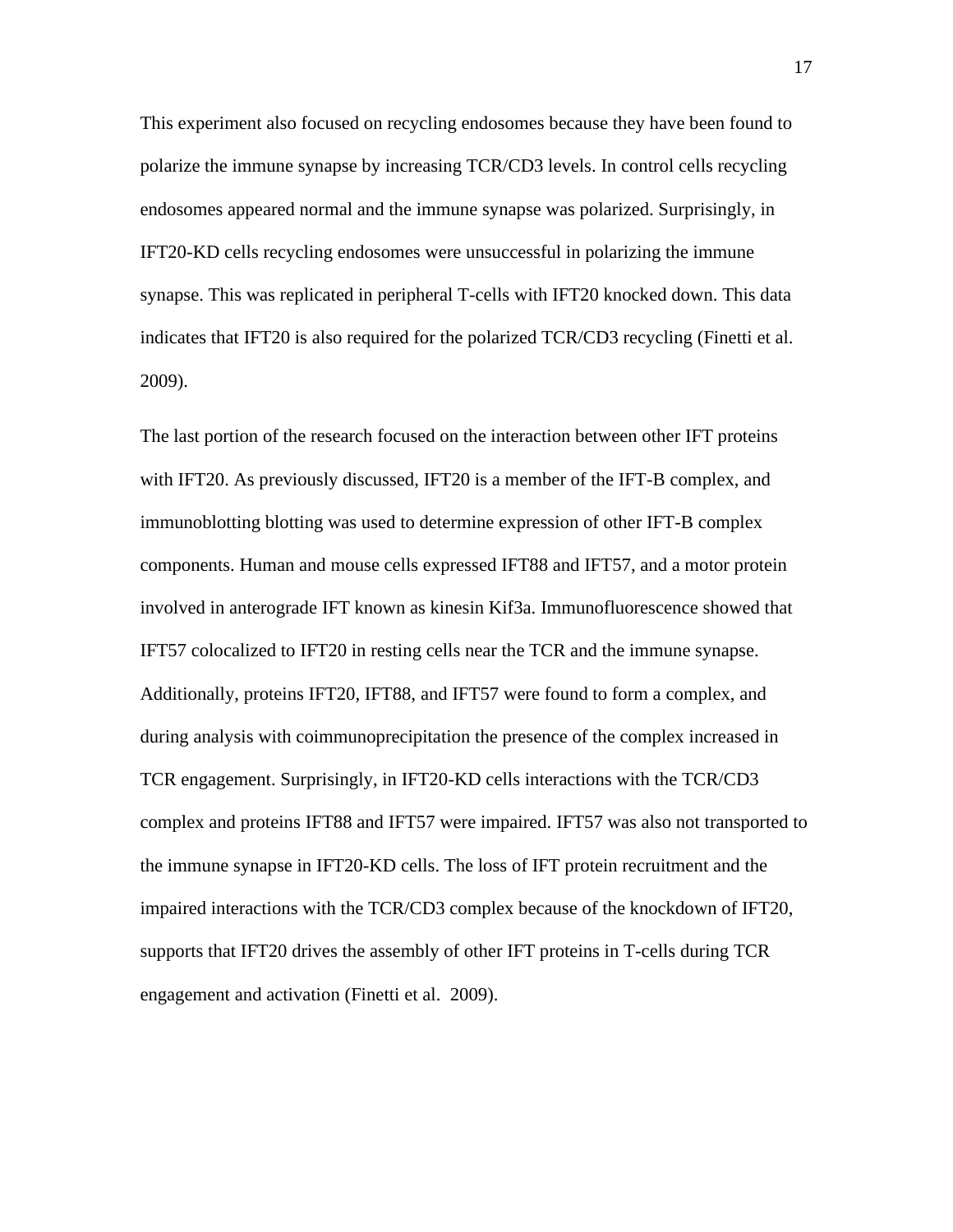# **IFT20, IFT57, AND IFT52 ASSOCIATION WITH EARLY ENDOSOMES RECYCLING PATHWAYS**

Another extensive study was conducted by Finetti et al. in 2014, to determine further roles of IFT and IFT particles in areas of receptor cycling, networks with Rab GTPase and endosome association, and IFT20 interactions with other IFT proteins. The major role of IFT20 has been classified as marking membrane proteins in primary cilia and aiding in their delivery to the cilia and displays vesicular localization. IFT20 has not been the only IFT protein to have vesicular localization, both IFT57 and IFT52 also localize in a similar region (Finetti et al. 2009). In this study, IFT20, IFT57, and IFT52 were analyzed to understand their potential roles in coordinating the pathway used to recycle receptors at the immune synapse (Finetti et al. 2014).

In the polarized recycling pathway, receptors are sorted from Rab5<sup>+</sup> early endosomes and are later directed to the cell surface in  $Rab4^+$  endosomes, or  $Rab11^+$  pericentrosomal compartments for a longer route to the cell surface. Rab5, Rab4, and Rab11 are all classified as early and recycling endosome proteins. As described above, the protein IFT20 has already been identified as a contributor in the recycling of TCR receptors during immune synapse formation, however, by using confocal microscopy on Jurkat Tcells and peripheral T-cells transfected with Rab-GFP colocalization in the recycling pathway of endosomes was determined (Finetti et al. 2009). A majority of the IFT20 protein pool was revealed to be highly associated with early and recycling endosomes supporting that IFT20 is prevalent in regulating endosome recycling with Rab-based trafficking machinery. To assess IFT20 interactions with Rab GTPases, Rab4, Rab5, and Rab11, co-immunoprecipitation with Jurkat T-cells expressing GFP-tagged IFT20 was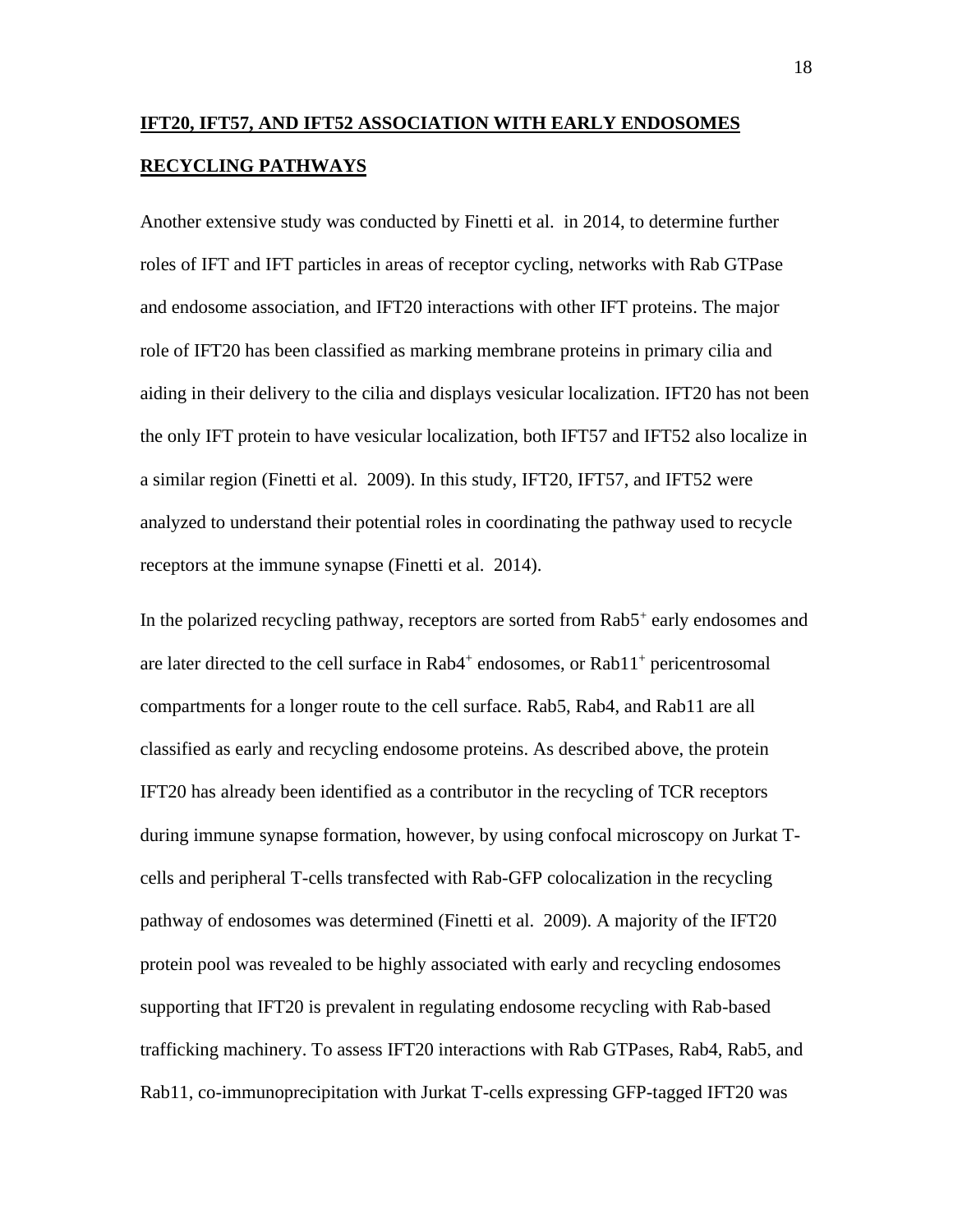analyzed. Minimal interaction of IFT20 was found with Rab11 and Rab4, but it had significant interaction with Rab5 (Finetti et al. 2014).

Rab5 has previously been identified to co-precipitate with the TCR in activated control cells. This was determined through immunoblot with anti-CD3 antibodies, and in IFT20- KD cells interaction between Rab5 and TCRs were impaired. The result of this impaired interaction supports that IFT20 could be implicated during the coupling of Rab5 to TCRs that are internalized at the cell surface once reaching early endosomes (Finetti et al. 2009). To examine if IFT20 is implicated during directed internalization, IFT20-KD cells were tested for colocalization of internalized TCRs with Rab5. The prediction was an expected block leading to the build-up of recycling TCRs in the Rab5 compartment without IFT20. In IFT20-KD cells there was an increased colocalization of TCR with Rab5, which supports that IFT20 is responsible for directing the transit of internalized TCRs to recycling endosomes (Finetti et al. 2014).

IFT20 is necessary for the recycling of the TCR/CD3 complex in the immune synapse and has been predicted to be involved with further recycling pathways for TCR, TfR, and CXCR4 receptors because of its association with different Rab networks. The TCR receptor mainly associates with the Rab11<sup>+</sup> and Rab4<sup>+</sup> endosomes. TfR and CXCR4 are both chemokine receptors that recycle through both Rab4<sup>-</sup> and Rab11<sup>-</sup> dependent routes. IFT20-KD and control cells were studied with flow cytometry using fluorochromelabeled secondary antibodies. IFT20-KD cells resulted in impairment of TCR and TfR recycling, however, no changes occurred in CXCR4 recycling. A second experiment was conducted to study the recovery of surface receptors, and again IFT20-KD cells were unable to recover TCR and TfR receptors, but CXCR4 receptors were recovered without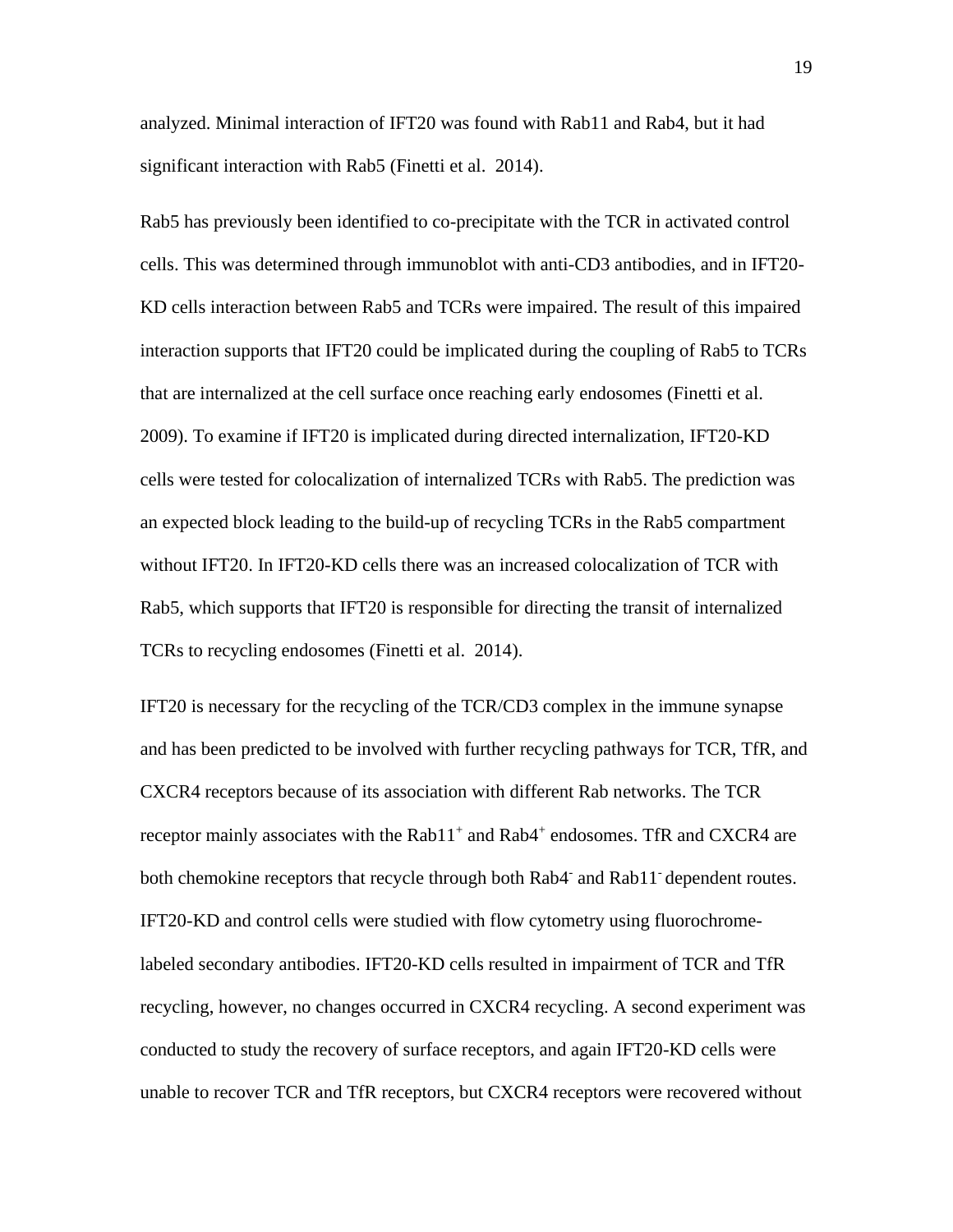issue. These results support that IFT20 is essential to the recycling of TCR and TfR receptors, but not for CXCR4 receptors. As a complimentary experiment, IFT was restored in IFT20-KD cells. This completely rescued TCR and TfR receptors and eliminated all recycling defects such as accumulation in recycling pathways (Finetti et al. 2014).

As discussed in the previous section, the complex IFT20-IFT57-IFT88 was discovered to increase in response to TCR stimulation and IFT20 expression was required (Finetti et al. 2009). Based on how IFT20 has the capability to lead and incorporate other IFT proteins, a screening was conducted to evaluate the expression of all known IFT proteins during endosome recycling in Jurkat cells and HEK293 ciliated cells as a control. IFT-B complex proteins IFT57 and IFT52 involvement in receptor recycling were focused on. Immunofluorescence directed at IFT57 proteins showed vesicular overlapping in Jurkat T-cells transfected with Rab—GFP, and strong colocalization with the centrosome. Since IFT57 was not found to localize with the Golgi, but instead have vesicular patterns it indicates IFT57 being restricted to post-Golgi compartments (Finetti et al. 2014).

By determining the location of IFT57, further steps were then taken to investigate the possible implications of knocking down this IFT protein in receptor recycling. This was done by using RNA interference to generate about a 40% IFT57 knock down in Jurkat cells. Flow cytometric analysis showed that a deficiency in IFT57 led to defects in recycling and polarization at the immune synapse in TCR and TfR, but not CXCR4, similar to IFT20-KD cells. These defects were confirmed by imaging internalized receptors, and in IFT57 there was heavy endosomal accumulation of TCR and TfR. The assembly of a functional immune synapse was not possible in IFT57-KD cells, which was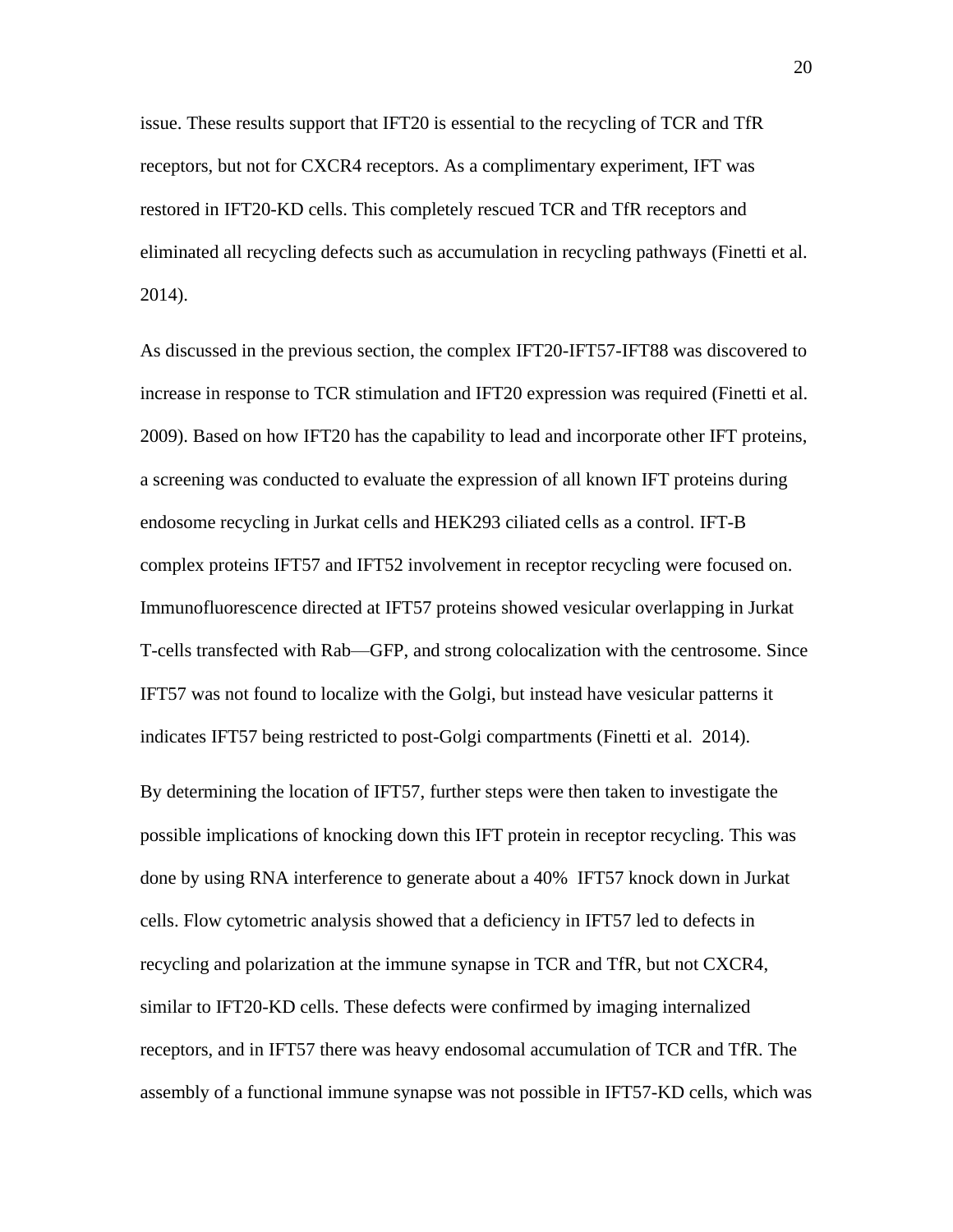evaluated via staining of the APC. To evaluate the interactions between IFT57 and IFT20, IFT20-KD cells had IFT57 knocked down about 50%, however, the experiment did not lead to a more severe recycling defect. Although the recycling defects occurred at the same magnitude, with reduced IFT57 presence, IFT20 was not able to polarize to the immune synapse. This suggests that IFT20 and IFT57 need to coordinate for the proper assembly of the immune synapse (Finetti et al. 2014).

Lastly, a similar experiment was conducted with a knock down of IFT52 to analyze receptor recycling. This knock down also resulted in impaired TCR and TfR, but not CXCR4 recycling just like IFT20-KD and IFT57-KD. In IFT52-KD cells the defect in TfR recycling was to a lesser extent than in IFT57-KD and IFT20-KD, but deficiency in IFT52 also resulted in impaired TCR polarization at the immune synapse. The results of IFT20-KD, IFT57-KD, and IFT52-KD cells support that IFT proteins in the IFT system function in the same endosome recycling pathway, and that they must work together for the complete polarization to the immune system in TCR and TfR recycling (Finetti et al. 2014).

#### **SIGNIFICANCE OF IFT PROTEINS RECYCLING IN T-CELLS**

IFT20 is a prime contributor to the recycling of TCR and TfR that interacts with both Rab-GTPases and IFT proteins; IFT57 and IFT52. The absence of IFT20 was found to create a severe blockage and build-up of recycling TCRs in the Rab5 compartment, which supports the hypothesis that IFT20 is responsible for directing the transit of internalized TCRs to recycling endosomes. Similarly, IFT20-KD cells were unable to recover TCR and TfR receptors, but when IFT20 was restored complete recovery for both receptors occurred and there were no longer recycling defects in the pathways. This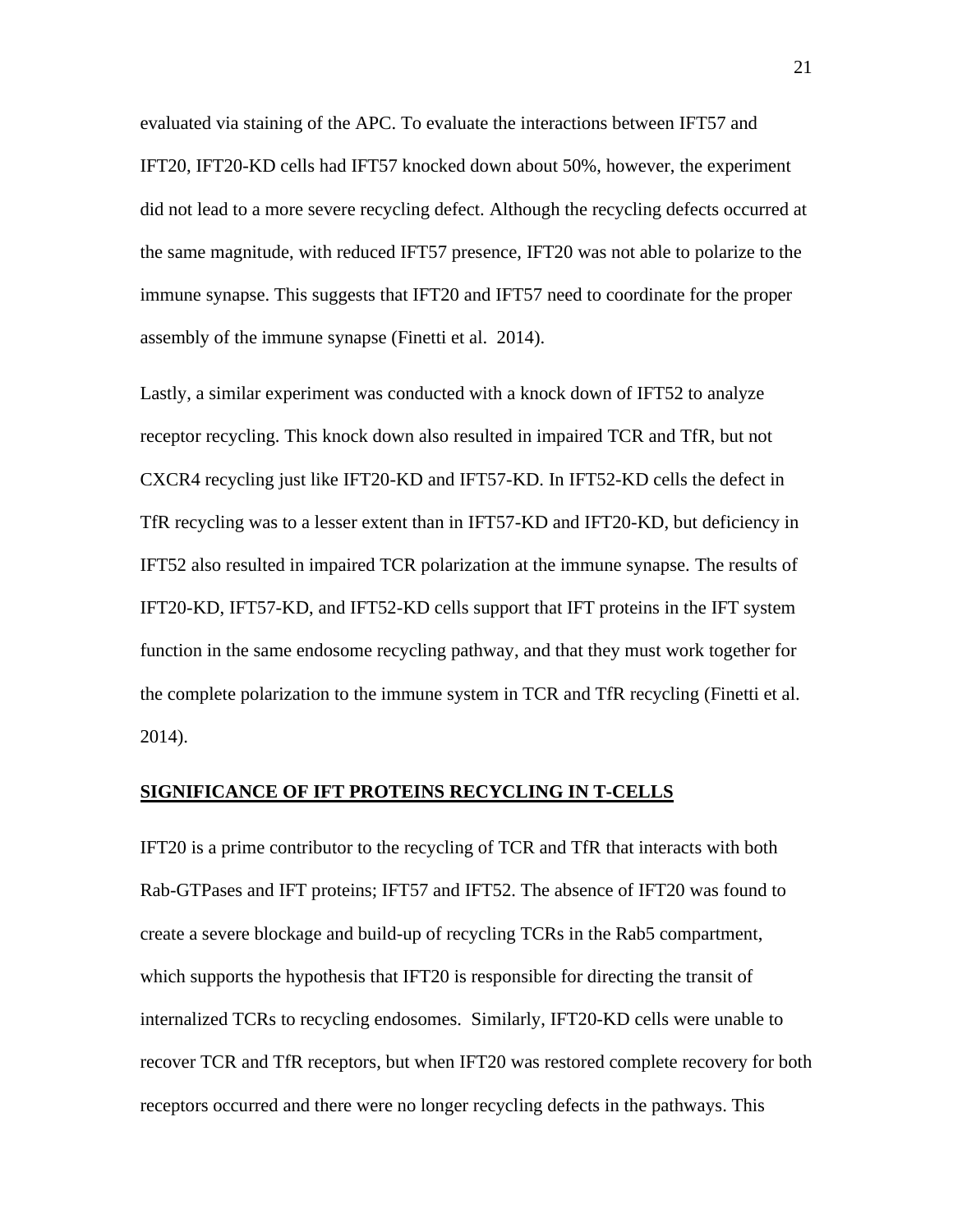shows that IFT20 is a key component necessary for proper recycling and receptor recovery (Finetti et al. 2014).

Additionally, deficiency of IFT57 and IFT52 proteins also lead to defects in recycling and polarization to the immune synapse of TCR and TfR. In IFT20-KD cells with deficient levels of IFT57 recycling defects were not made worse, but IFT20 was not able to polarize to the immune synapse. This revealed that IFT20 and IFT57 must be able to associate together for the proper assembly of the immune synapse. The last IFT protein to be studied was IFT52, which also led to impairments of TCR and TfR recycling pathways. When compared to the loss of IFT57, there were more negative effects to the formation of the immune synapse. The findings from this research showed that multiple IFT proteins function in the same endosome recycling pathway for a role other than ciliogenesis, and aid in the generation of critical structures in T-cell lymphocytes (Finetti et al. 2014).

#### **CONCLUSIVE SUMMARY**

The microtubule based organelles, cilia, are categorized into two subgroups—motile and non-motile, which are responsible for sensory and motility aspects of the cell. Non-motile cilia serve in controlling key signalizing pathways in development, sensing extracellular signals, and transmission of signals from the cilium to the cytoplasm to control gene expression and cell behavior. Motile cilia are present on specialized cells for fluid displacement and control cell locomotion. These two subgroups can be differentiated based on the structural organization of the axonemes. In non-motile cilia, the axonemes have nine pairs of peripheral microtubule-doublets with no microtubule central pair, which results in the " $9 + 0$ " arrangement. Motile cilia are composed of nine pairs of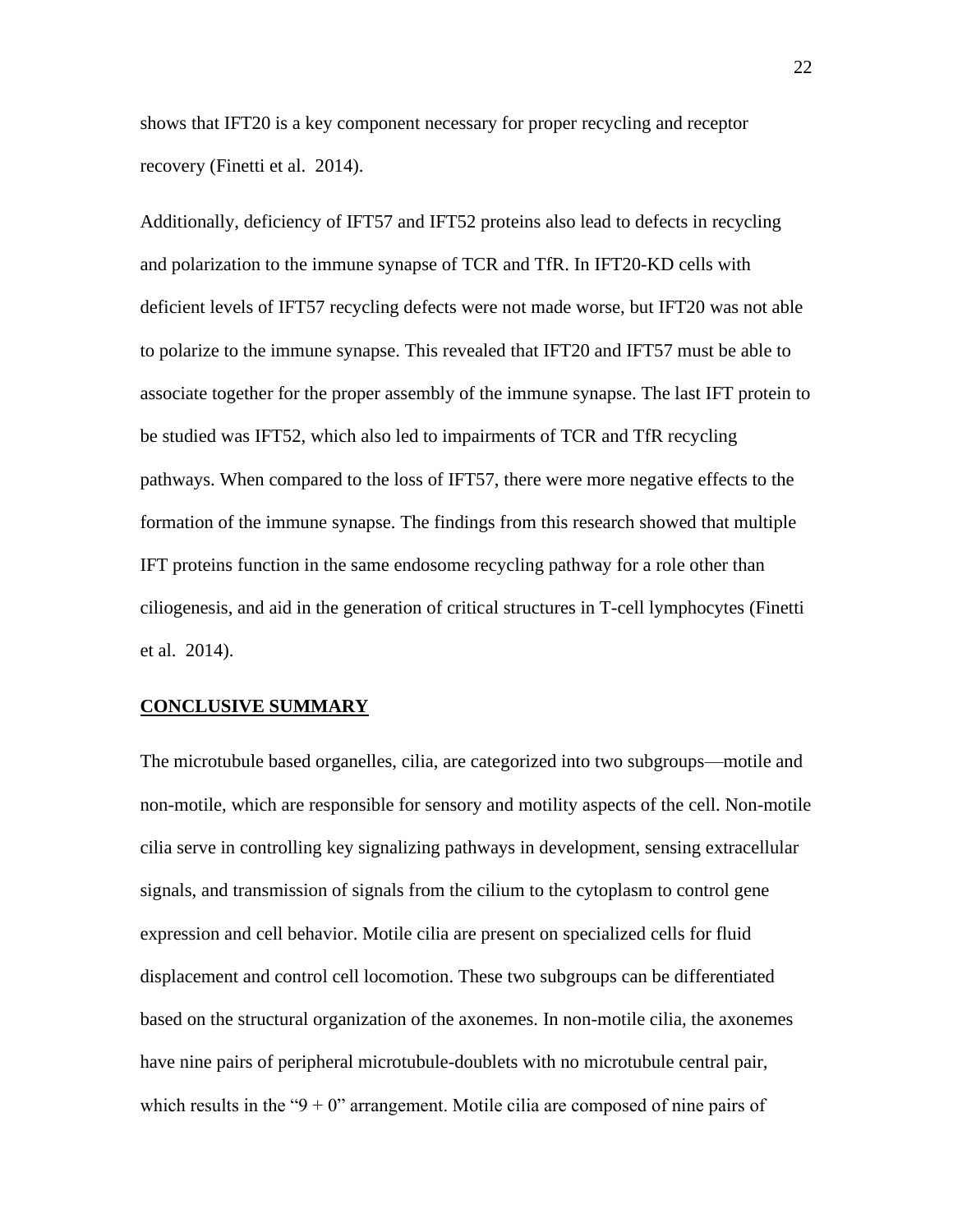peripheral microtubule-doublets with a microtubule central pair providing a " $9 + 2$ " arrangement (Ryan et al. 2018; Prevo et al. 2017). Cilia are formed by the movement of proteins by intraflagellar transport (IFT), which is a motor dependent cargo system that is crucial in the assembly, maintenance, and elongation of cilia (Lechtreck et al. 2009).

The IFT system has two subcomplexes—IFT-A and IFT-B. The IFT-A was thought to regulate retrograde direction in IFT, but further studies showed that it also plays a role in anterograde IFT and transport of ciliary precursors. The IFT-B complex has responsibilities in anterograde, outward movement, of traffic and materials during elongation and maintenance of cilia (Prevo et al. 2017). These complexes form a coupled system and oftentimes acts in both directions—retrograde and anterograde trafficking. When uncoupled by the loss of essential IFT proteins, the complexes are unable to form fully functional cilia, resulting in disorganized axonemes, defects in fibers and fiber sheaths, and vesicles in the lumen of the flagella (Huet et al. 2019). Deregulation of the IFT system is not the only mode of interrupting proper formation of the cilia. When mutations occur in tektin proteins the structural integrity of the cilia is also compromised (Ryan et al. 2018).

Apart from the commonly known motile and non-motile forms of cilia, some cells such as cytotoxic T-cells present frustrated cilia. This category of cilia do not have any projected appendages but form a small bump in the plasma membrane over the location of the centrosomal docking region in primary cilia formation. Instead of T-cells forming a cilium in this area the immune synapse is developed, however, IFT proteins have been found to localize here to aid in the completion and polarization of the synapse (Griffiths et al. 2010).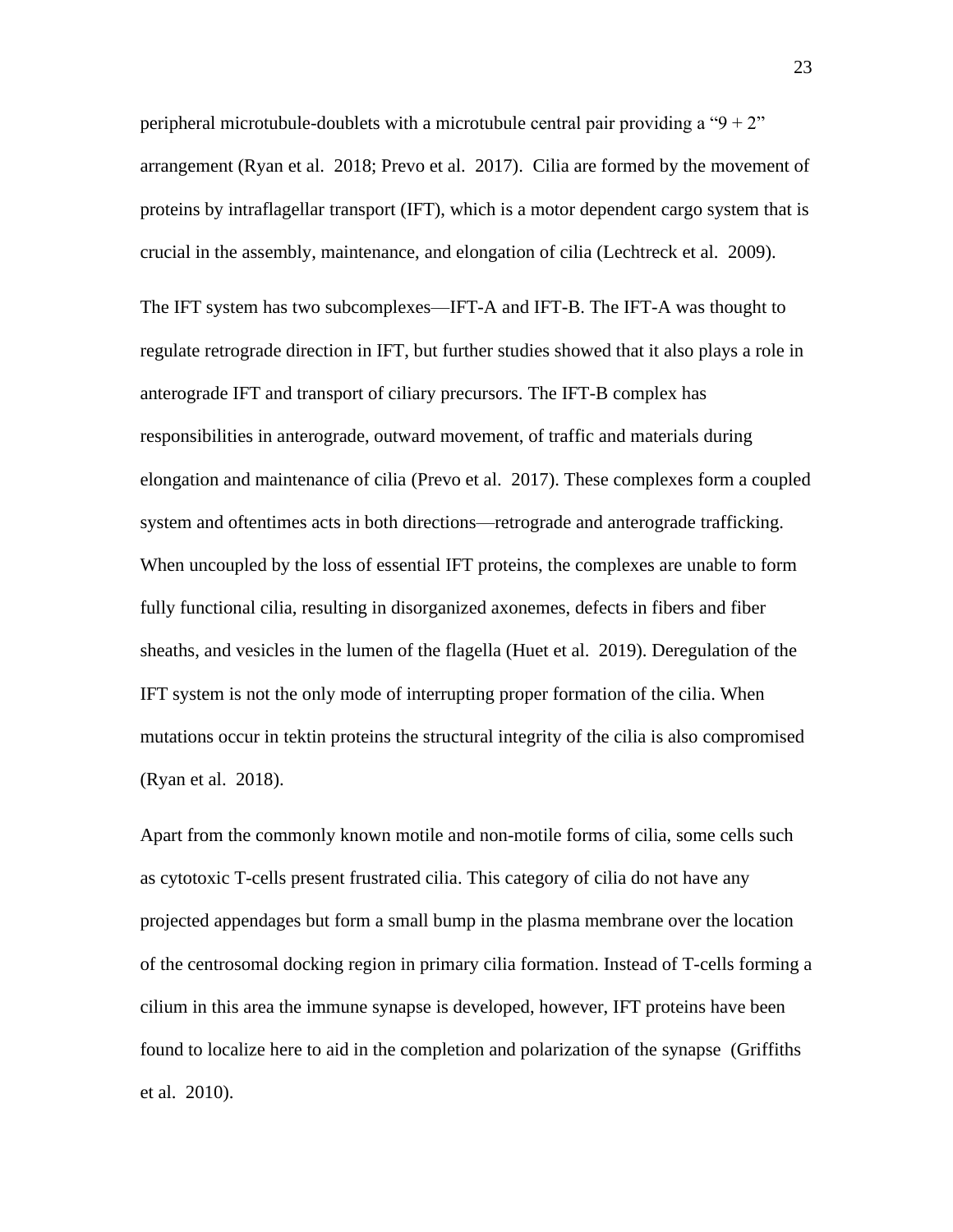# **REFERENCES**

- 1. Alberts, B., Bray, D., Hopkin, K., Johnson, A., Lewis, J., Raff, M., … Walter, P. (2014). Essential cell biology. New York, NY: Garland Science.
- 2. Amos, L.A. The tektin family of microtubule-stabilizing proteins. Genome Biol 9, 229 (2008) doi:10.1186/gb-2008-9-7-229
- 3. Bastin, B.R., Schneider, S.Q. Taxon-specific expansion and loss of tektins inform metazoan ciliary diversity. BMC Evol Biol 19, 40 (2019) doi:10.1186/s12862- 019-1360-0
- 4. Bayless, B. A., Navarro, F. M., & Winey, M. (2019). Motile Cilia: Innovation and Insight From Ciliate Model Organisms. Frontiers in cell and developmental biology, 7, 265. doi:10.3389/fcell.2019.00265
- 5. Branche, C., Kohl, L., Toutirais, G., Buisson, J., Cosson, J., Bastin P. Journal of Cell Science 2006 119: 3443-3455; doi: 10.1242/jcs.03078
- 6. Dustin, M. L., Chakraborty, A. K., & Shaw, A. S. (2010). Understanding the structure and function of the immunological synapse. Cold Spring Harbor perspectives in biology, 2(10), a002311. <https://doi.org/10.1101/cshperspect.a002311>
- 7. Finetti, F., Paccani, S. R., Rosenbaum, J., & Baldari, C. T. (2011). Intraflagellar transport: a new player at the immune synapse. Trends in immunology, 32(4), 139–145.<https://doi.org/10.1016/j.it.2011.02.001>
- 8. Finetti, F., Patrussi, L., Masi, G., Onnis, A., Galgano, D., Lucherini, O. M., Pazour, G. J., & Baldari, C. T. (2014). Specific recycling receptors are targeted to the immune synapse by the intraflagellar transport system. Journal of cell science, 127(Pt 9), 1924–1937.<https://doi.org/10.1242/jcs.139337>
- 9. Finetti, F., Paccani, S. R., Riparbelli, M. G., Giacomello, E., Perinetti, G., Pazour, G. J., Rosenbaum, J. L., & Baldari, C. T. (2009). Intraflagellar transport is required for polarized recycling of the TCR/CD3 complex to the immune synapse. Nature cell biology, 11(11), 1332–1339. https://doi.org/10.1038/ncb1977
- 10. Griffiths, G. M., Tsun, A., & Stinchcombe, J. C. (2010). The immunological synapse: a focal point for endocytosis and exocytosis. The Journal of cell biology, 189(3), 399–406.<https://doi.org/10.1083/jcb.201002027>
- 11. Huet, D., Blisnick, T., Perrot, S., & Bastin, P. (2018). IFT25 is required for the construction of the trypanosome flagellum. doi: 10.1101/479642
- 12. Ishikawa T. (2017). Axoneme Structure from Motile Cilia. Cold Spring Harbor perspectives in biology, 9(1), a028076. doi:10.1101/cshperspect.a028076
- 13. Lechtreck, K. F., Johnson, E. C., Sakai, T., Cochran, D., Ballif, B. A., Rush, J., … Witman, G. B. (2009). The Chlamydomonas reinhardtii BBSome is an IFT cargo required for export of specific signaling proteins from flagella. The Journal of cell biology, 187(7), 1117–1132. doi:10.1083/jcb.200909183
- 14. Jonathan Moran, Paul G. McKean, Michael L. Ginger, Eukaryotic Flagella: Variations in Form, Function, and Composition during Evolution, BioScience, Volume 64, Issue 12, December 2014, Pages 1103–1114, https://doi.org/10.1093/biosci/biu175